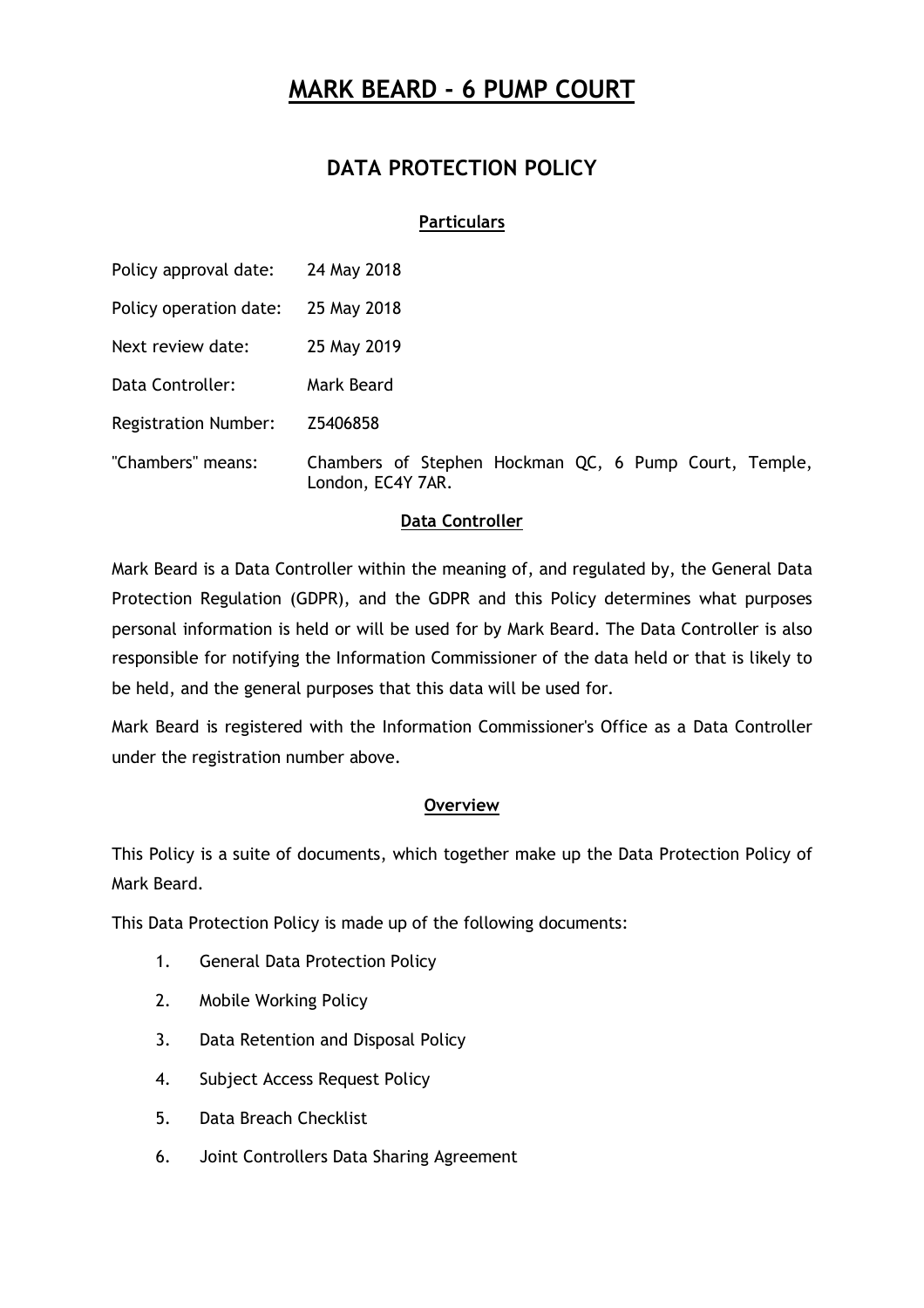- 7. Data Controller and Data Processor Agreement
- 8. Privacy Notice

This Policy is publicly published on the Chambers website under Mark Beard's profile and is accordingly constructively brought to the attention of all clients, potential clients, sources of instruction (whether solicitors, public bodies or via direct access), other members of the Bar, staff, employees, regulatory bodies such as the BSB or ICO, third-party contractors and service providers, and any other person with whom Mark Beard deals as a barrister.

This Policy will govern all aspects of Mark Beard's practice and activities as a Data Controller.

The Joint Controllers Data Sharing Agreement and Data Controller and Data Processor Agreement making up part of this Policy will be binding upon any person, organisation or body with whom Mark Beard engages with respectively as a Joint Data Controller with Mark Beard or as a Data Processor instructed or contracted by Mark Beard.

Mark Beard also adheres to 6 Pump Court's Data Protection, Privacy and Information Management Policy, which is publicly available on Chambers' website.

### **Definitions**

Personal data Any factual information or expressions of opinion relating to an individual where that individual can be identified directly from that information or in conjunction with any other information coming into the possession of the data holder.

- Data Controller The individual or organisation controlling personal data that decides the purpose of processing personal information, including what information will be processed and how it will be obtained.
- Data Processor An individual (other than an employee of the Data Controller) or organisation that processes personal information whilst undertaking a business activity or contracted service on behalf of the Data Controller.
- Data processing any business activity or contracted service that involves using personal, corporate or other information for any purpose, including obtaining, recording, holding, viewing, storing, adapting, altering, deleting, disclosing. This is not restricted to computer processing but includes manual files and verbal discussions.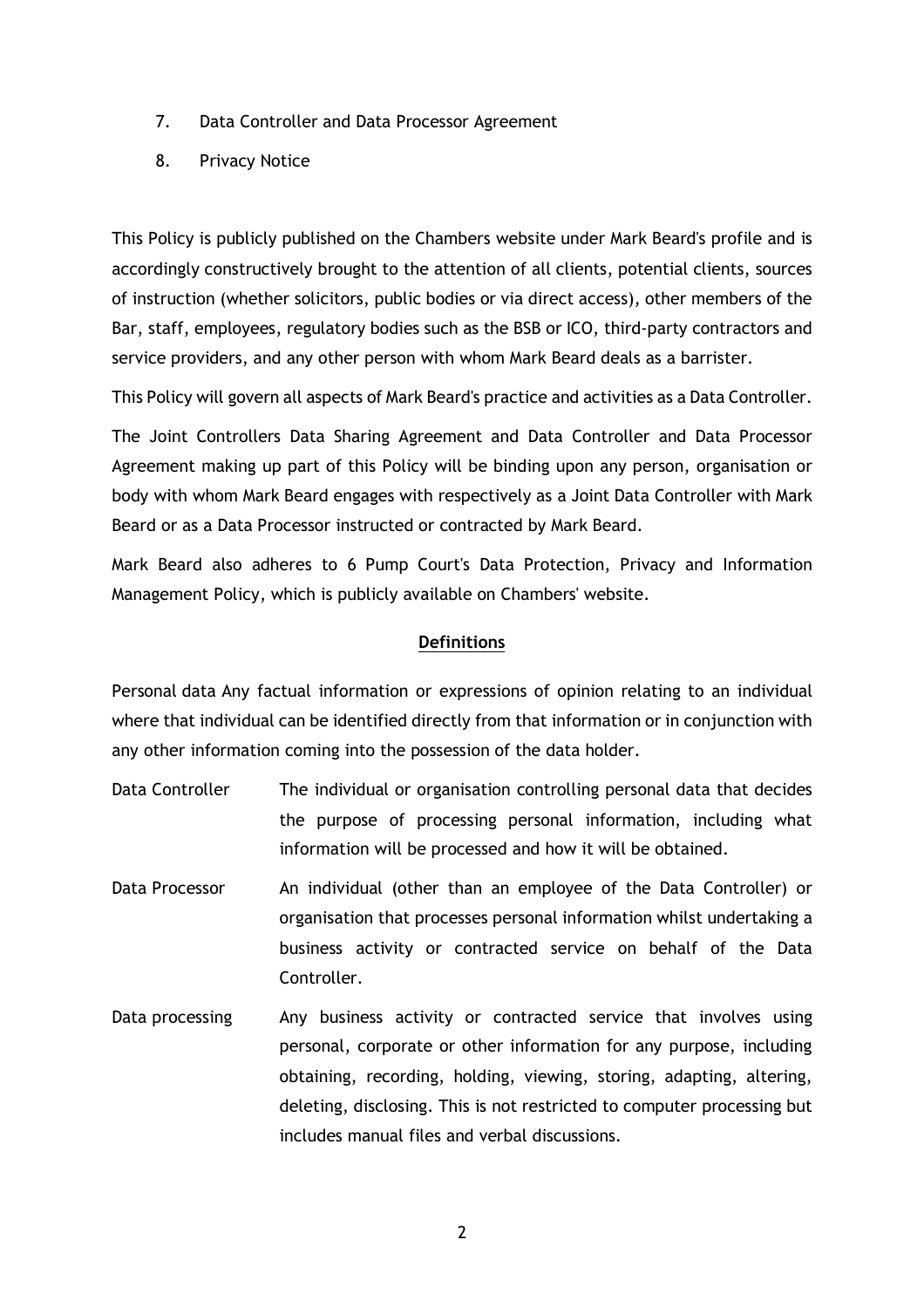## **GENERAL DATA PROTECTION POLICY**

### **Introduction**

Mark Beard needs to gather and use certain information about individuals.

These can include clients, customers, suppliers, business contacts, employees and other people the practice has a relationship with or may need to contact.

This Policy describes how this personal data must be collected, handled, stored to meet the practice's data protection standards – and to comply with the law.

## **Why this Policy Exists**

This General Data Protection Policy exists to ensure that Mark Beard:

- Complies with GDPR and follows good practice
- Protects the rights of staff, clients, customers and partners
- Is open about how individuals' data is stored and processed
- Is protected from the risks of a data breach

This Policy applies the provisions of the GDPR to Mark Beard's practice and ensures compliance with the same.

## **Data Protection Law**

The GDPR describes how organisations must collect, handle, and store personal information.

These rules apply regardless of whether data is stored electronically, on paper or on other materials.

To comply with the law, personal information must be collected and used fairly, stored safely and not disclosed unlawfully.

The GDPR is underpinned by six important principles. They say that personal data must be:

- 1. Processed lawfully, fairly, and transparently
- 2. Collected for specific, explicit, and legitimate purposes
- 3. Adequate, relevant, and limited to what is necessary for processing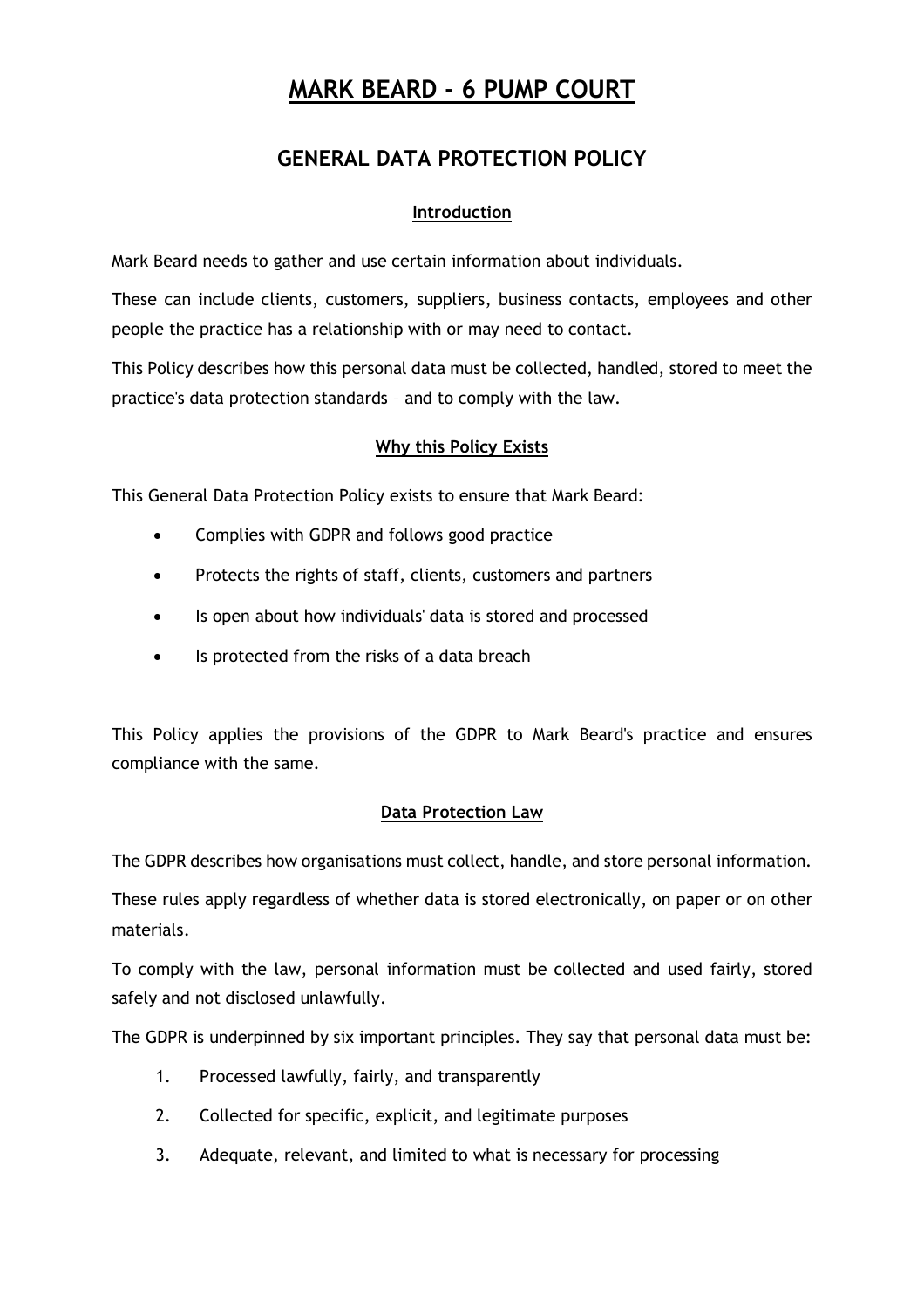- 4. Accurate and, where necessary, kept up to date.
- 5. Kept in a form such that the Data Subject can be identified only as long as is necessary for processing
- 6. Processed in a manner that ensures appropriate security of the personal data

This Policy will be updated as necessary to reflect best practice in data management, security, and control and to ensure compliance with any changes or amendments made to the GDPR.

## **People, Risks and Responsibilities**

### *People*

This Policy applies to:

- Mark Beard
- All employees or staff of Mark Beard or Chambers, including volunteers, work experience students or support staff
- All contractors, suppliers and other people working on behalf of Mark Beard

It applies to all data Mark Beard holds relating to identifiable individuals. This can include but is not limited to names of individuals, postal addresses, email addresses, telephone numbers, financial data, business names, plus any other personal sensitive information relating to individuals.

### *Risks*

If personal data is not processed in accordance with this Policy and the GDPR generally, there is a risk of sanction against Mark Beard by way of ICO penalty, prosecution or reputational damage, or of loss occasioned by compensation, damages and costs payable under a civil claim or complaint by a data subject.

### *Responsibilities*

Mark Beard and everyone who works for Mark Beard either directly or indirectly has responsibility for ensuring data is collected, stored and handled appropriately.

This Policy will be updated as necessary to reflect best practice in data management,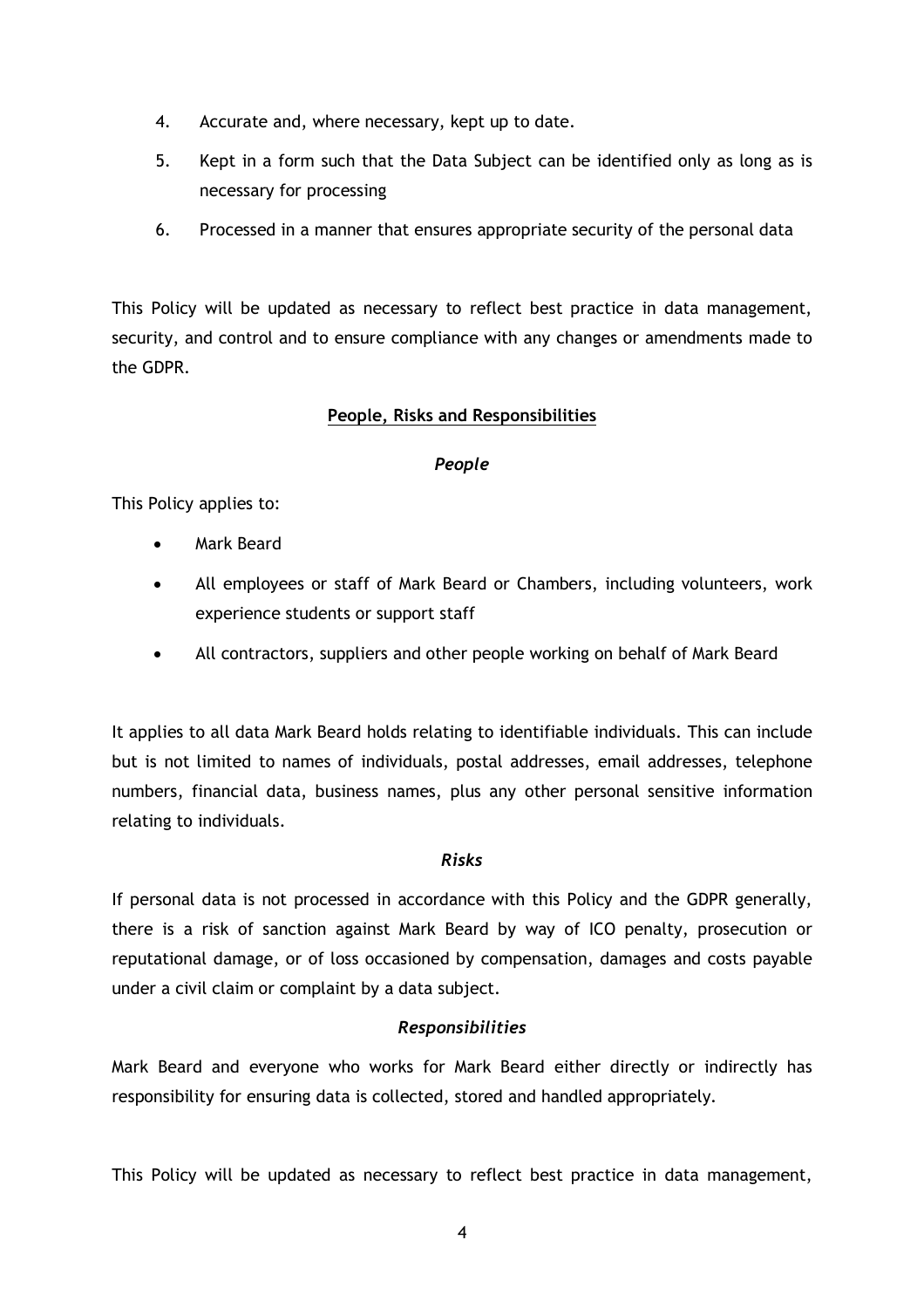security, and control and to ensure compliance with any changes or amendments made to the GDPR.

## **General Data Protection Policy Information**

Mark Beard will, through appropriate management and strict application of criteria and controls:

- Observe fully conditions regarding the fair collection and use of information
- Meet its legal obligations to specify the purposes for which information is used
- Collect and process appropriate information, and only to the extent that it is needed to fulfil its operational needs or to comply with any legal requirements
- Ensure the quality of information used
- Ensure appropriate retention and disposal of information
- Ensure that the rights of people about whom information is held, can be fully exercised under the GDPR. These include:
	- § The right to be informed
	- The right of access
	- The right to rectification
	- **•** The right to erase
	- The right to restrict processing
	- The right to data portability
	- § The right to object
	- Rights in relation to automated decision making and profiling.
- Take appropriate technical and organisational security measures to safeguard personal information
- Ensure that personal information is not transferred outside the EEA without suitable safeguards
- Treat people justly and fairly whatever their age, religion, disability, gender, sexual orientation or ethnicity when dealing with requests for information
- Set out clear procedures for responding to requests for information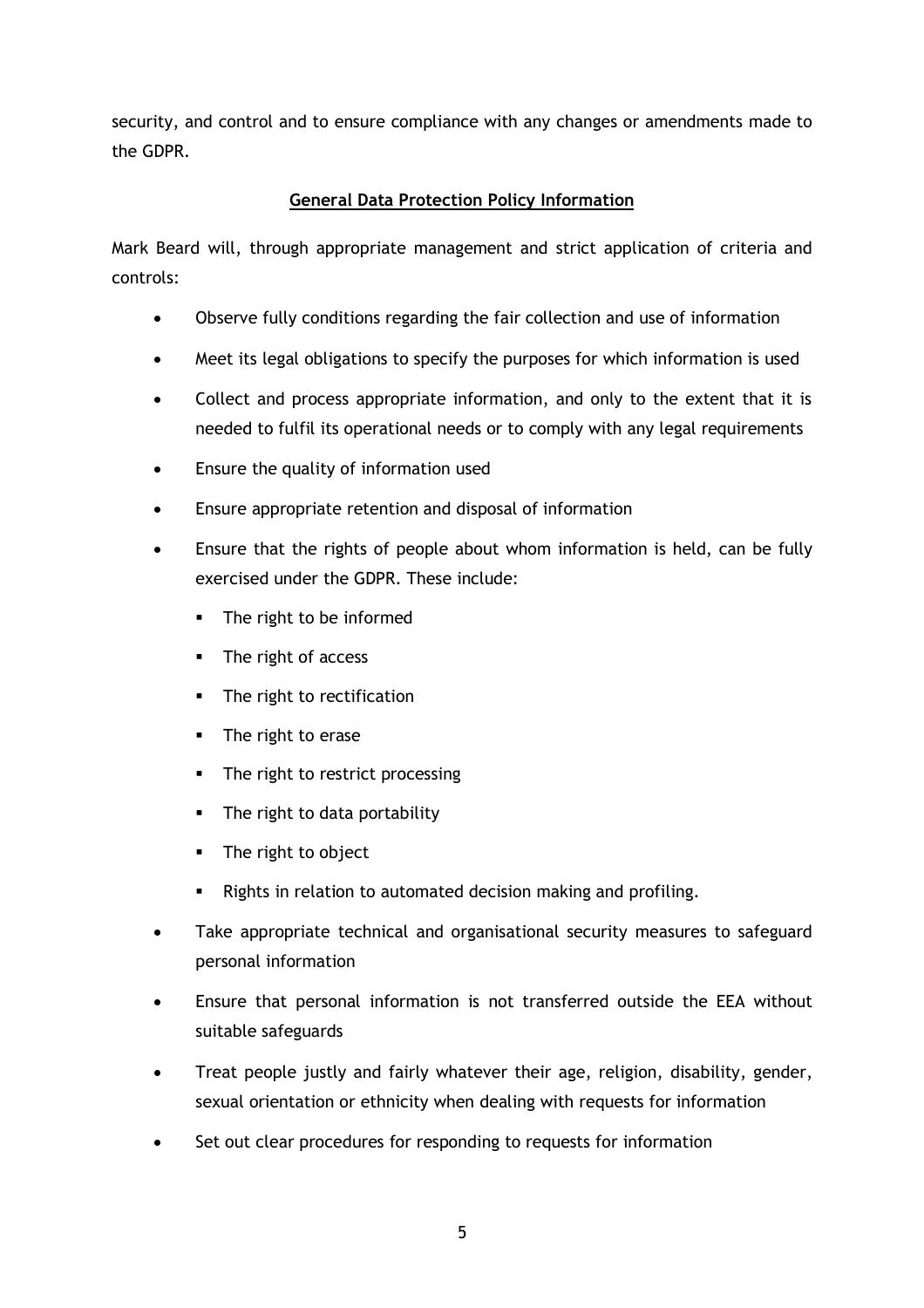### **Data Storage**

Information and records relating to service users will be stored securely and will only be accessible to authorised staff and Data Processors.

Information will be stored for only as long as it is needed or required statute and will be disposed of appropriately.

Mark Beard will ensure all personal and company data is non-recoverable from any computer system when that system comes to be disposed of.

### **Data Access and Accuracy**

All data subjects have the right to access the information Mark Beard holds about them, except where specific exemptions apply to a legal professional. Mark Beard will also take reasonable steps ensure that this information is kept up to date.

In addition, Mark Beard will ensure that:

- Everyone processing personal information understands that they are contractually responsible for following good data protection practice
- Everyone processing personal information is appropriately trained to do so
- Everyone processing personal information is appropriately supervised
- Anybody interested in making enquiries about handling personal information knows what to do
- Enquiries about handling personal information are dealt with promptly and courteously
- The manner in which personal information is handled is explained clearly
- There will be a regular review and audit of the ways personal information is held, managed and used
- There will be a regular assessment and evaluation of the methods and performance in relation to handling personal information
- All Chambers staff are aware that a breach of the rules and procedures identified in this Policy may lead to disciplinary action being taken against them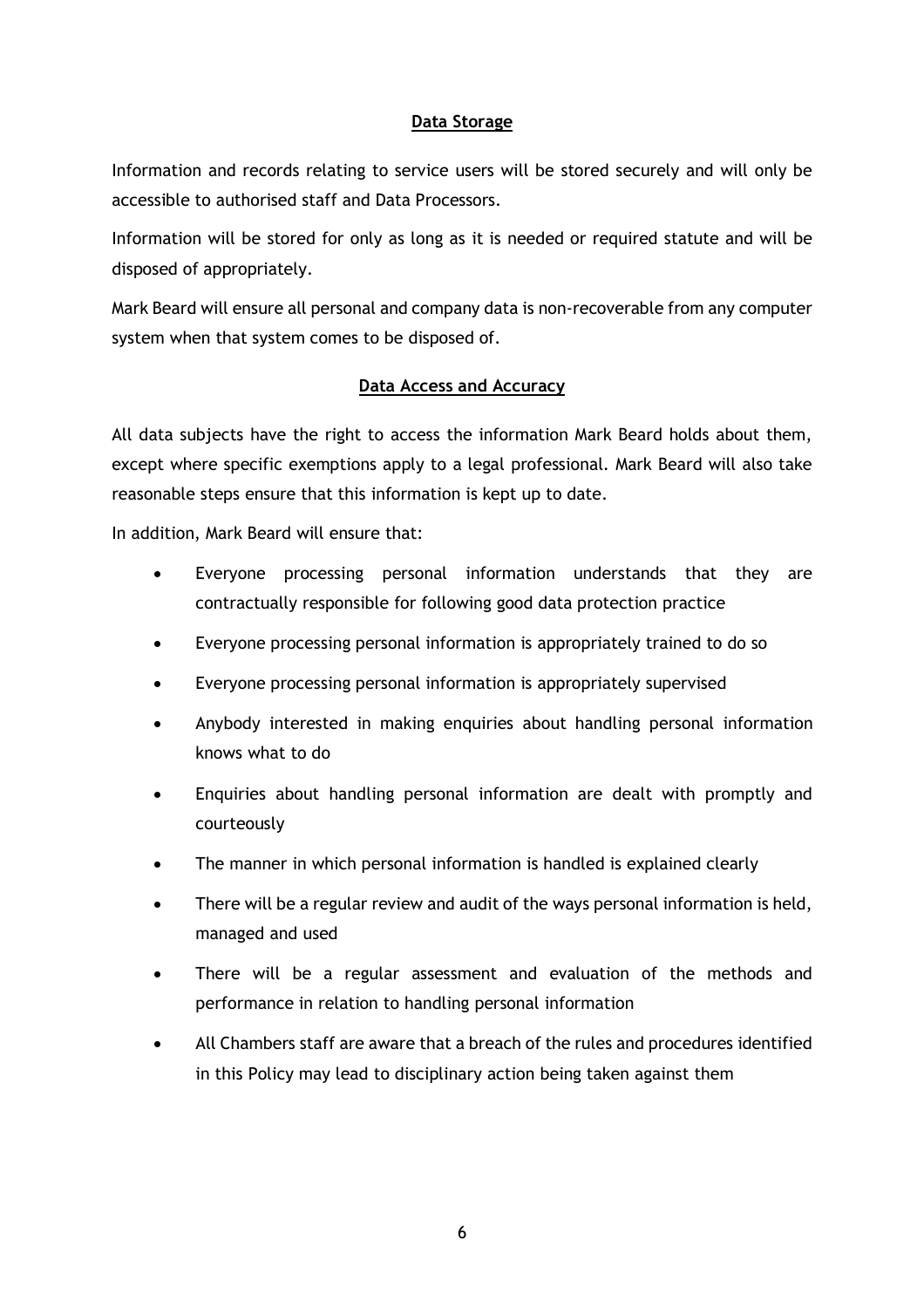### **Disclosure**

Mark Beard may share data with agencies such as government departments and other relevant parties.

The data subject will be made aware in most circumstances how and with whom their information will be shared. There are circumstances where the law allows Mark Beard to disclose data (including sensitive data) without the data subject's consent.

These are:

- Carrying out a legal duty or as authorised by an appropriate government body
- Protecting vital interests of a data subject or other person
- The data subject has already made the information public
- Conducting any legal proceedings, obtaining legal advice or defending any legal rights
- Monitoring for equal opportunities purposes i.e. race, disability or religion
- Providing a confidential service where the data subject's consent cannot be obtained or where it is reasonable to proceed without consent: e.g. where Mark Beard would wish to avoid forcing stressed or ill data subjects to provide consent signatures.

### **Data Protection Training**

Mark Beard will ensure that any employees that work on data controlled by Mark Beard are trained in data protection obligations and particularly this Policy annually.

If new members of staff commence work they will be provided with data protection training within the first month of employment.

Mark Beard keeps a register of all training provided to staff.

### **Non-Conformance**

Mark Beard will self-report any data breaches to the ICO in accordance with the Data Breach Checklist below.

Any employee, staff member or worker of Mark Beard or of Chambers found to have violated this Policy may be subject to disciplinary action, up to and including termination of employment.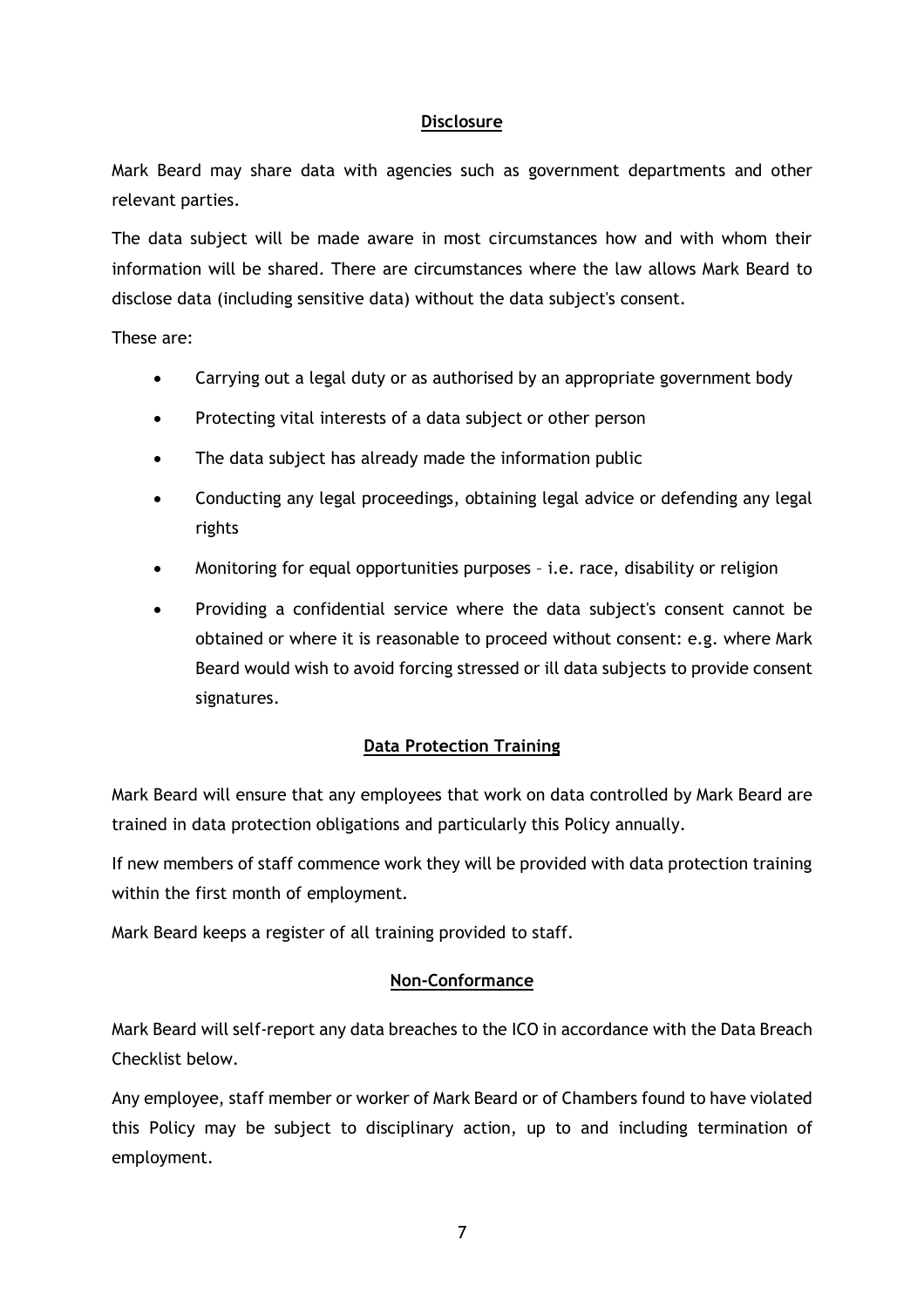Any third-party Data Processor which processes data controlled by Mark Beard which fails to conform to the obligations under the GDPR will have action taken against it, either to terminate, suspend or reconsider such an instruction.

In case of any queries or questions in relation to this Policy please contact Mark Beard via **Chambers** 

### **Practical Information on Data Processing**

Mark Beard processes personal data and sensitive personal data as follows:

- 1. Personal data is usually received either by hard copy or electronically. Hard copy personal data is usually received in Chambers where it is stored securely in the Clerks' Room or equivalent until collected in person by Mark Beard. Electronic personal data will usually be received by email, on removable storage media such as rewritable disks, or by download link. Such personal data will sometimes be processed by Chambers' clerks on behalf of Mark Beard by first receiving the personal data to be forwarded on to Mark Beard.
- 2. Personal data making up contact details and emails will be stored on Chambers' case management system and on email systems and on devices operated by Chambers' clerks as well as on Mark Beard's systems, in order that data subjects can be contacted by both Mark Beard, Chambers' clerks and by other members of Chambers when instructed on a case or if a case needs to be returned inside or outside of Chambers, and for Chambers to process Mark Beard's fee invoices.
- 3. When hard copy papers are passed to Mark Beard they will then be stored securely in Chambers, or taken out of Chambers for the purpose of Court hearings or to be worked on remotely in accordance with Mark Beard's Mobile Working Policy.
- 4. When electronic documents or files are passed to Mark Beard they will be saved onto Mark Beard's work system, which uses cloud computing to store these documents remotely and locally on a desktop computer, a laptop, a tablet computer and a smartphone.
- 5. Electronic documents which are processed by Chambers' clerks as well as being passed to Mark Beard by being attached to email will be saved to Chambers' case management system by the clerks and held securely by Chambers as a Data Processor for Mark Beard.
- 6. When a case is complete the hard copy papers will be returned to the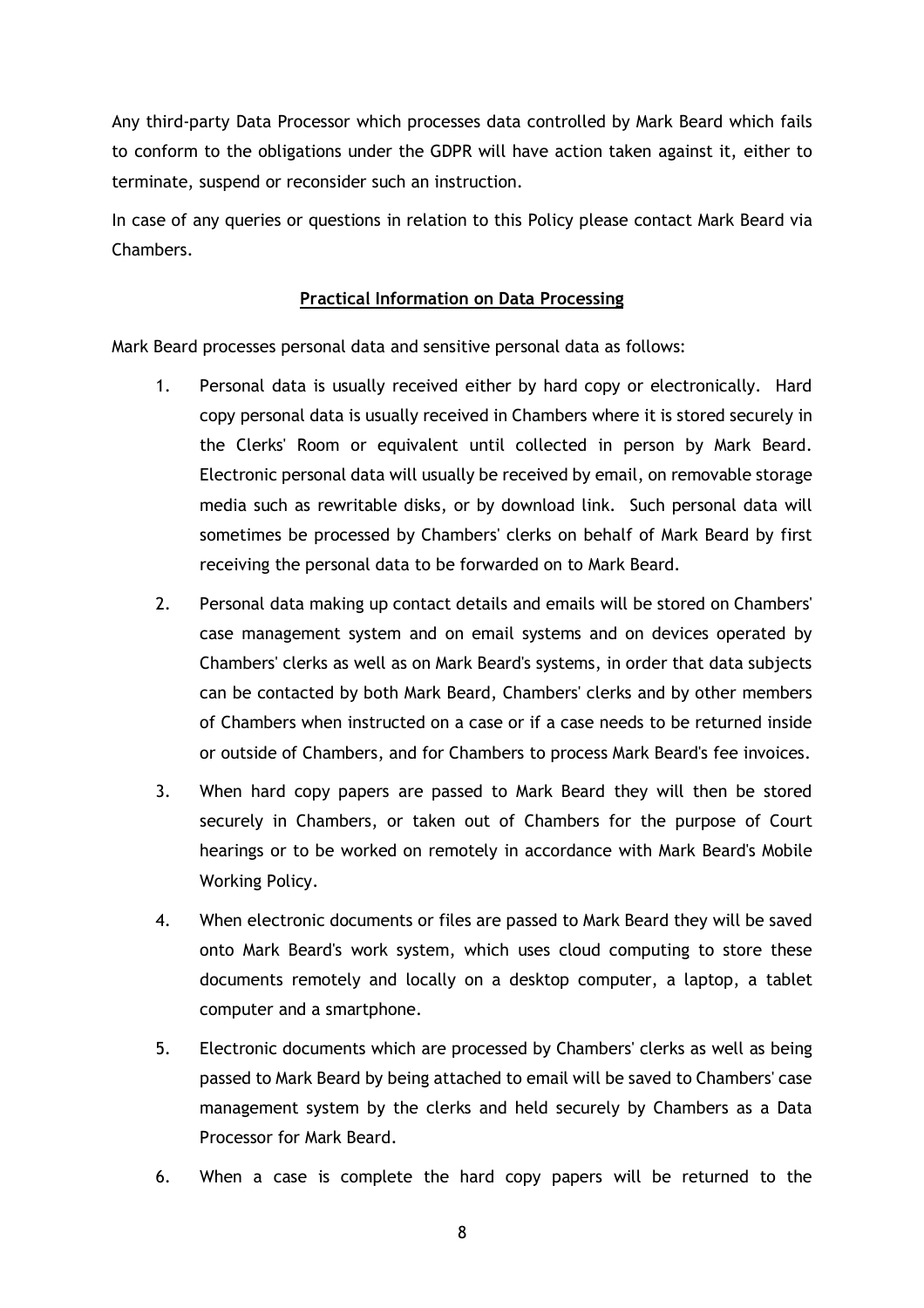professional client if there is one. Papers relating to a direct access client's case will be retained unless requested otherwise.

- 7. When a case is complete the electronic file storing all data relating to that case will be marked accordingly, and will be reviewed under Mark Beard's Data Retention and Disposal Policy.
- 8. Personal data may be shared with third parties, including third-party Data Processors, such as witnesses, experts, other members of Chambers, employees of Chambers (such as Clerks), judges or other decision-makers or tribunals, or recipients of marketing materials, but only ever for Mark Beard's legitimate interests as a barrister. Mark Beard will at all times adhere to the BSB Code of Conduct on client confidentiality.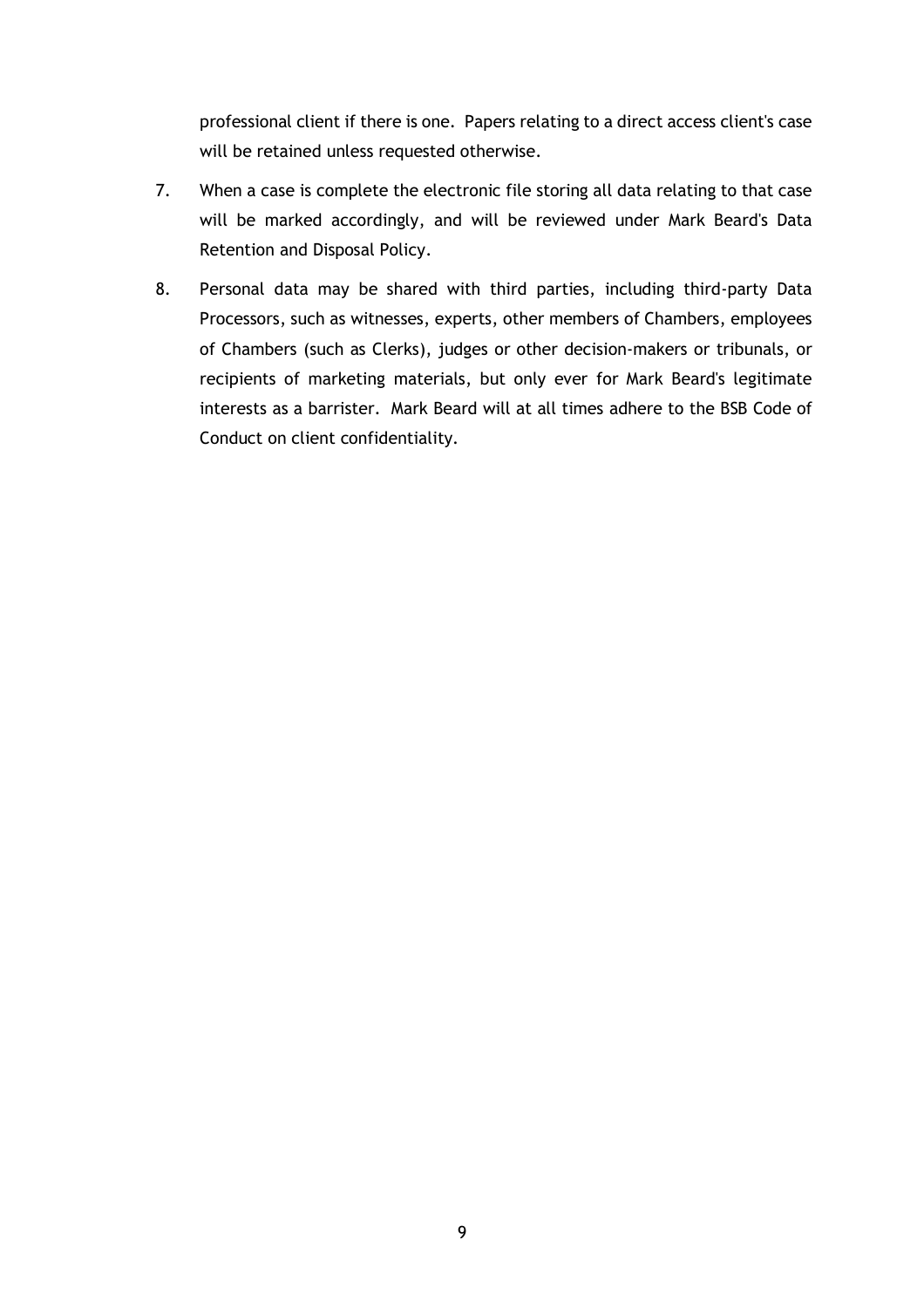## **MOBILE WORKING POLICY**

### **Introduction**

This Policy applies to Mark Beard and any Data Processor instructed on Mark Beard's practice who may remove case files, papers or other personal data from the precincts of Chambers' offices for the purposes of work.

### **Hard Copy Materials**

Mark Beard will adhere to the following rules on paper and other hard copy materials:

- 1. Mark Beard will not remove client files or data from Chambers for any other reason than carrying out legitimate processing activities.
- 2. All files or case papers leaving Chambers are to be stored in an appropriately secured bag or box which remains under the control of the responsible person at all times.
- 3. Case files or papers will never be left freely available in any common area where they may be read by other individuals, e.g. unattended in court, in advocates' rooms in courthouses, in coffee shops, or at home.
- 4. Case files will not be left in a position where another person entering the room or looking through a window might inadvertently read them.
- 5. Case files will never be read or worked on in public where they can be overlooked by members of the public, including working on phones or laptops.
- 6. Case files may be worked on at home provided that the material is put away in a non-portable container when not in use. There will be appropriate physical security measures in place any files are stored for example, the use of burglar alarms and / or a lock on the room the files are in.
- 7. All case files will be moved securely. On public transport case files will not be left unattended. If travelling by private car, where practicable, they will be kept out of sight and stored as inconspicuously as possible. Case files should not be left in a car unattended except where the risk is less of a risk than them being taken away. Case files should never be left in a car overnight.
- 8. Mark Beard will not dispose of hard copy papers that contain any client data outside of Chambers, including handwritten notes, post-its etc. All hard copy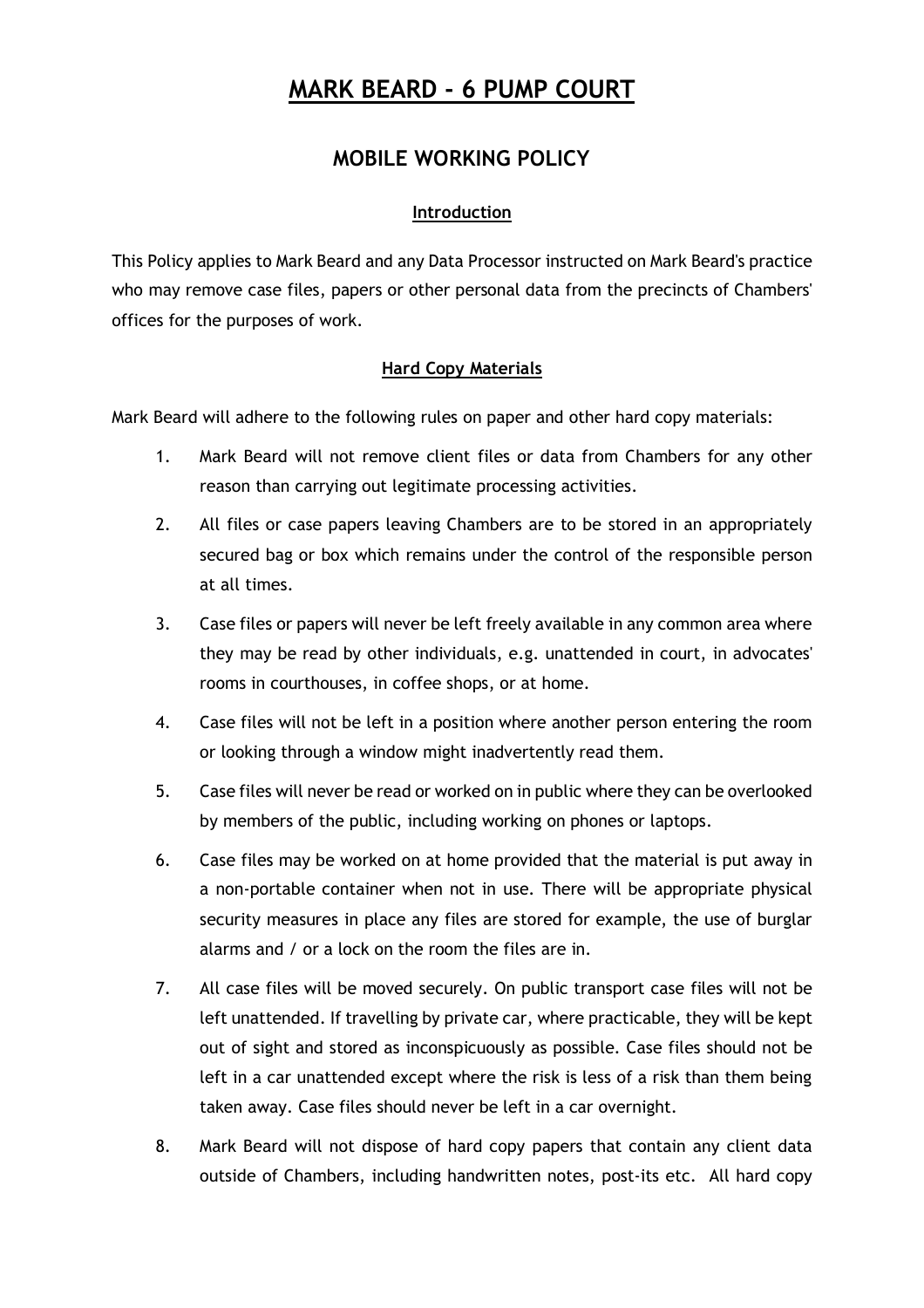paper disposals will take place in Chambers to meet confidential waste standards by secure shredding.

9. When no longer needed for the purpose of work off the premises of Chambers, all hard copy papers will be returned to Chambers as quickly as reasonably possible.

### **Electronic Devices**

Mark Beard will adhere to the following rules when processing personal data on electronic devices:

- 1. When accessing emails from a smartphone or tablet, the device will be suitably password-protected and, if appropriate, encrypted. Mark Beard operates an 'inbox zero' policy so that the number of emails stored on any device are at a minimum.
- 2. Computers or devices will not be placed so that their screens can be overlooked, especially when working in co-working areas or public places.
- 3. Extreme care will be taken to ensure that client data and personal data relating to data subjects contained on laptops, removable devices and removable storage media is not lost or stolen.
- 4. Laptops and other removable devices will never be left unattended in public places or left in a car overnight
- 5. The material on any laptop or other removable device will be kept to the minimum necessary to enable work to be carried out efficiently
- 6. The electronic storage of case files will carry with it minimum levels of security, namely that all devices containing work-related data (whether or not this data amounts to personal data under the GDPR) will:
	- (a) Be password-protected
	- (b) Have up-to-date anti-virus and anti-spyware software
	- (c) Be subjected to regular virus scans
	- (d) Be protected by an appropriate firewall for the computer used
	- (e) Only connect to secure wifi or mobile data internet connections, or public wifi connections via a virtual private network if appropriate
	- (f) Have regular operating software updates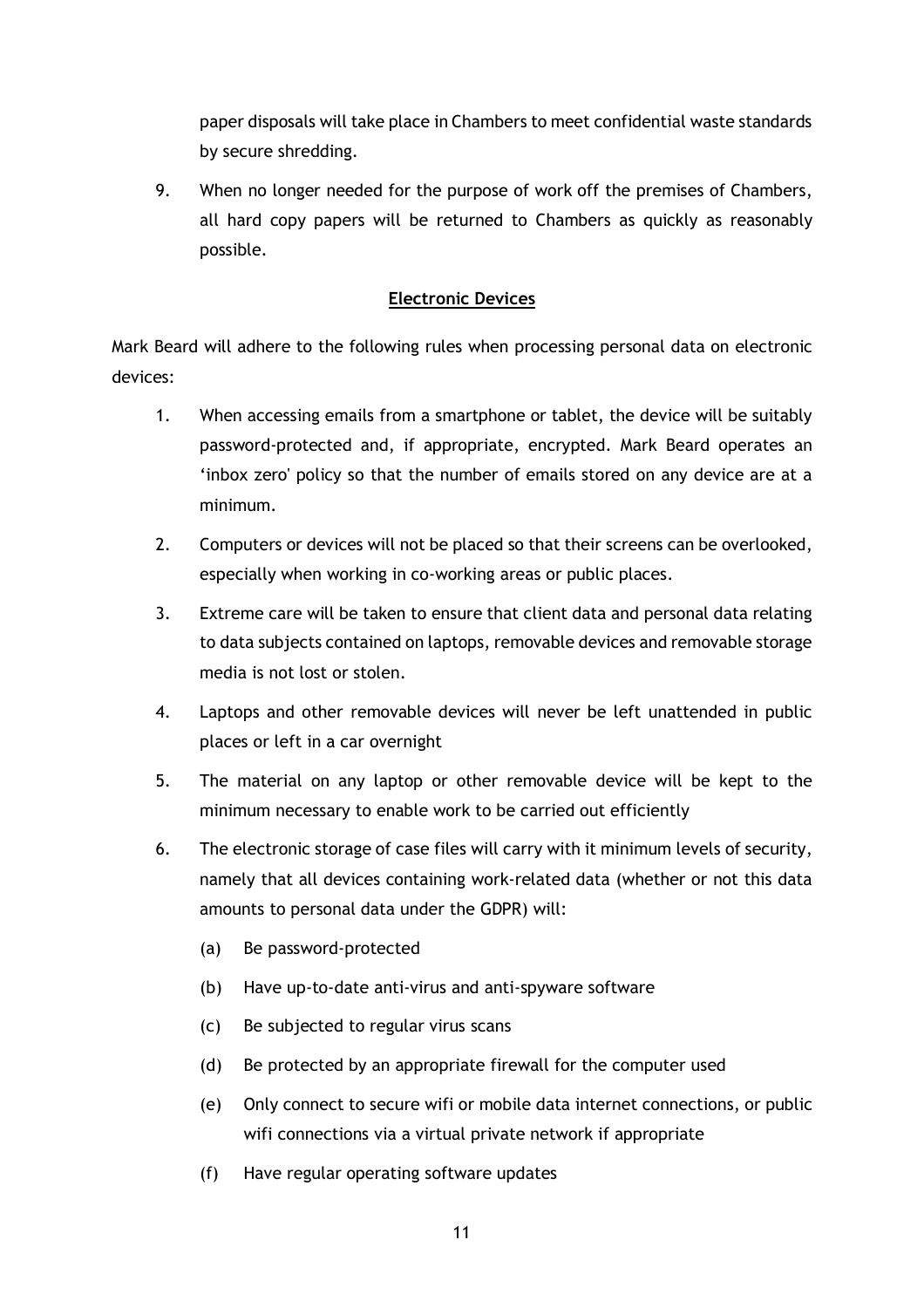- (g) Have care taken with them such that malware or virus infection shall be avoided at all costs
- (h) Work in progress will be regularly backed up, and back-up media used for case files will be locked away securely, or be saved to a secure cloud computing folder
- (i) Computers used for working on case files at home will be protected from unauthorised and unrestricted access by third parties including family members.
- 7. The use of removable storage media (such as memory sticks, rewritable disks, removable hard disk drives and USB drives) will only be used to store personal data controlled by Mark Beard with the express authorisation of Mark Beard, and only in particular circumstances necessary for work-related purposes. Where Chambers receives removable storage media carrying data controlled by Mark Beard from clients or third parties it will hold these securely until collected by Mark Beard and such removable media will only be transferred in physical form by tracked or registered services such as tracked DX or post.
- 8. Laptop computers will be encrypted to FIPS 140-2 or CCTM (CESG Claims Tested Mark) standards or to such other standards as may be approved by Mark Beard's professional clients. Whole-disk encryption rather than folder encryption is required.
- 9. Mark Beard maintains a log of all computers and devices used for storing or working on case files. The log is maintained and updated from time to time and records type, model and serial number of each device, together with the details and currency of any anti-virus, anti-spyware, encryption or other security software maintained on each machine. Mark Beard will only use devices that are on this log for processing client data.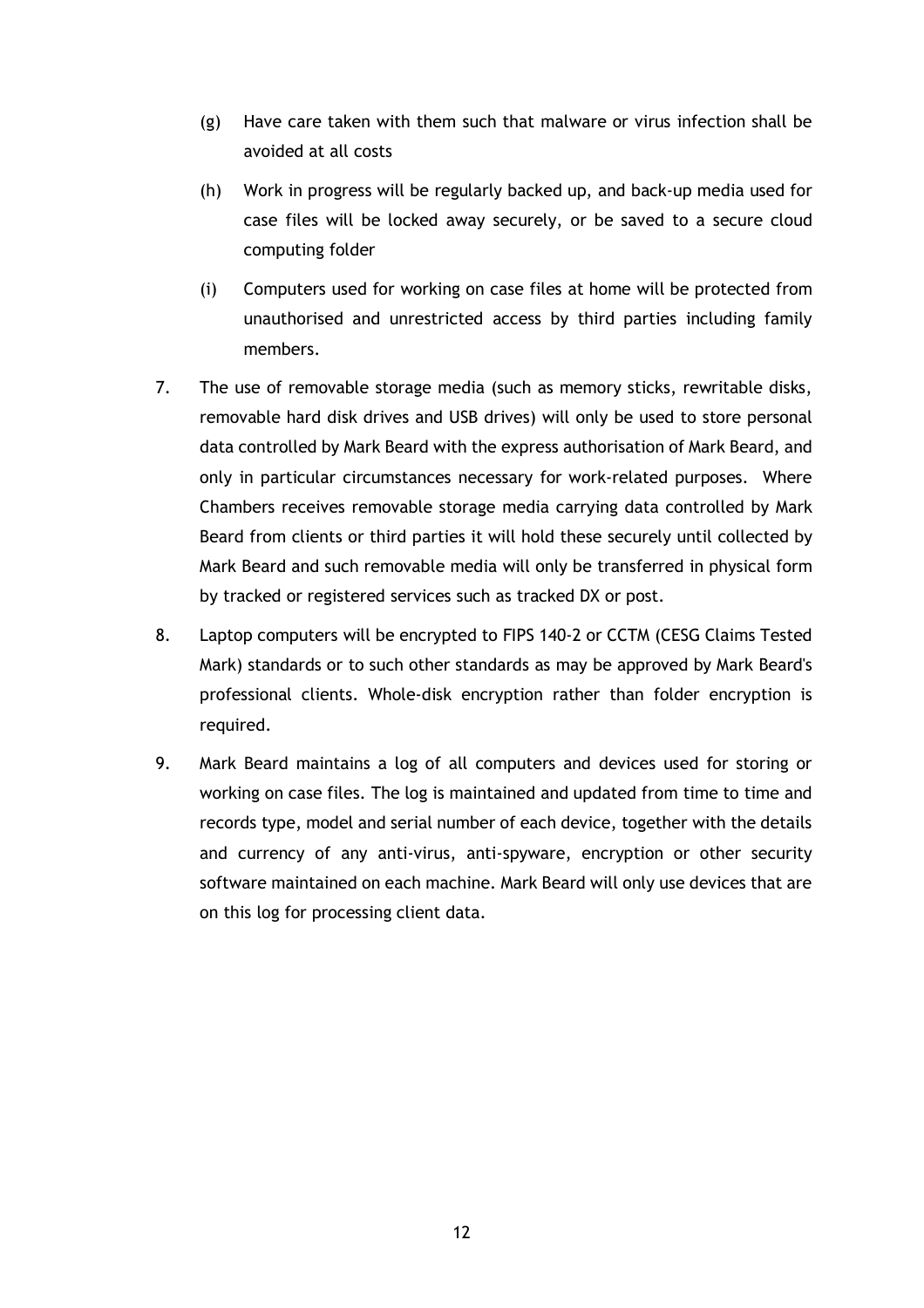## **DATA RETENTION & DISPOSAL POLICY**

### **Introduction**

In the course of carrying out various functions, Mark Beard creates and holds a wide range of recorded information. Records will be properly retained to enable Mark Beard to meet the business needs of work at the self-employed regulated Bar, legal requirements imposed on Mark Beard by the professional regulator or under other legislation, to evidence events or agreements in the event of allegations or disputes and to ensure that any records of historic value are preserved.

The untimely destruction of records could affect:

- 1. The conduct of Mark Beard's business
- 2. The ability of Mark Beard to defend or instigate legal actions
- 3. Mark Beard's ability to comply with statutory obligations
- 4. Mark Beard's reputation

Conversely, the permanent retention of records is undesirable and disposal is necessary to free up storage space, reduce administrative burden and to ensure that Mark Beard does not unlawfully retain records for longer than necessary (particularly those containing personal data).

### **Purpose**

The purpose of this Policy is to set out the length of time that Mark Beard's records will be retained and the processes to review the records as to any further retention or for disposing of records at the end of the retention period.

Mark Beard demonstrates accountability to proper data retention through the retention of records and by demonstrating that disposal decisions are taken with authority and in accordance with due process.

The Policy helps to ensure that Mark Beard operates in compliance with the GDPR and any other legislative or regulatory retention obligations.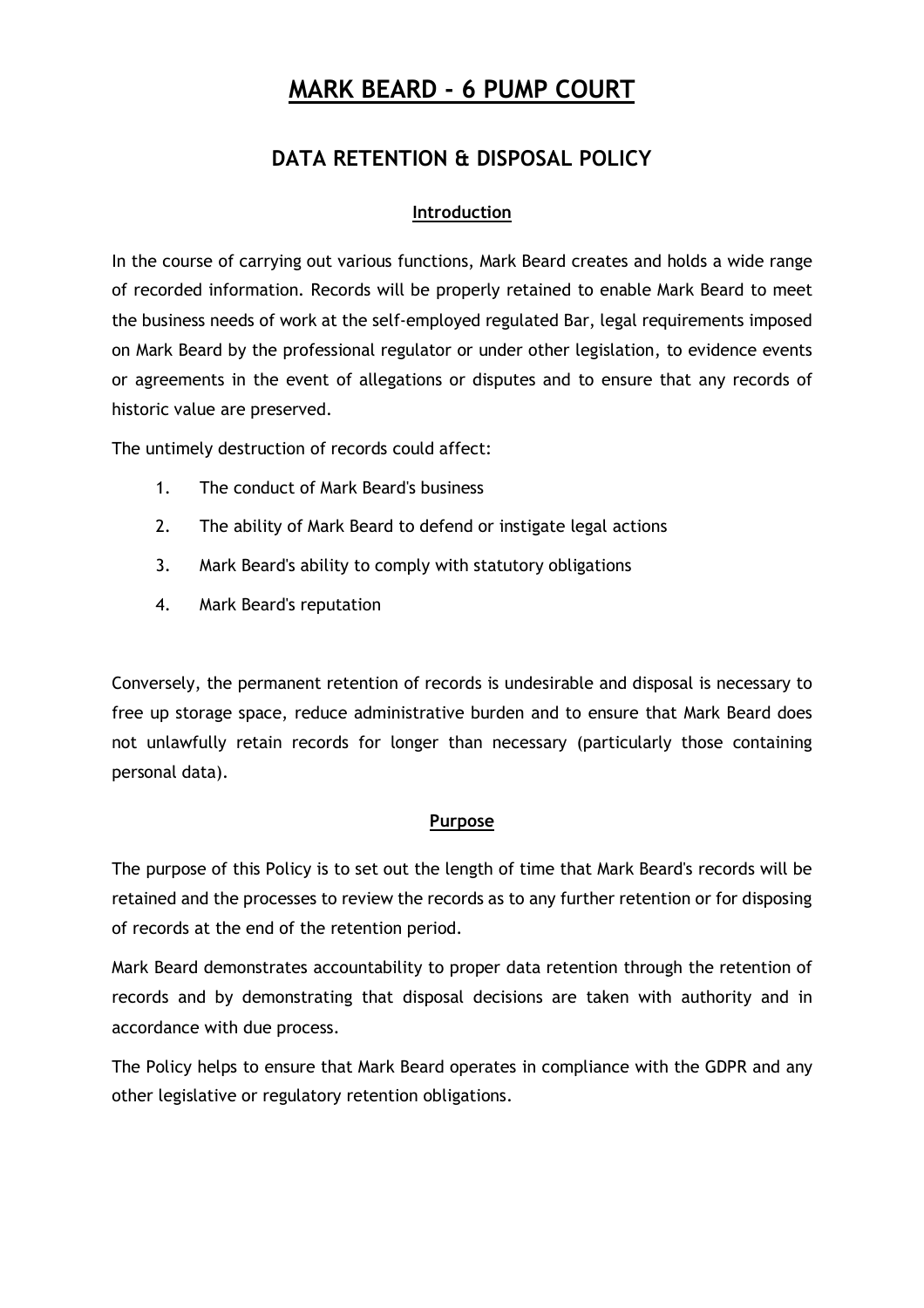#### **Scope**

This Policy covers all data, information and records processed by Mark Beard as a Data Controller wherever created or held and on whatever media, including: on paper; in electronic files (including databases, word processing documents, power point presentations, spreadsheets, webpages, PDF files, and e-mails); and photographs, scanned images, DVD-ROMs and videos.

This Policy covers all data, information and records processed by Mark Beard as a Data Controller wherever created or held and such records may include, but are not limited to: client files; minutes of meetings; submissions from external parties; contracts and invoices; registers; legal advice; file notes; financial accounts; employee information; and publications.

#### **Application**

The Policy applies equally to Mark Beard as a Data Controller and whoever or whatever may act as a Data Processor for Mark Beard including Chambers, employees on a substantive or temporary contract, service providers, contractors, and any and all associated persons who work for Mark Beard.

#### **Minimum Retention Period**

Unless a record has been marked for 'permanent preservation' Mark Beard's policy will be to only be retain data for a period of 9 years. This minimum retention period has been formulated on the basis that this allows a client or third party to issue proceedings or a complaint against Mark Beard within then applicable limitation period of six years, plus a period of three years to allow for appeals or the active period of a case to elapse before limitation starts to run.

The minimum retention period has been calculated taking account of:

- 1. The business need of Mark Beard's practice
- 2. Applicable legislation
- 3. The need for Mark Beard to respond to complaints
- 4. The ability of Mark Beard to take or defend legal action.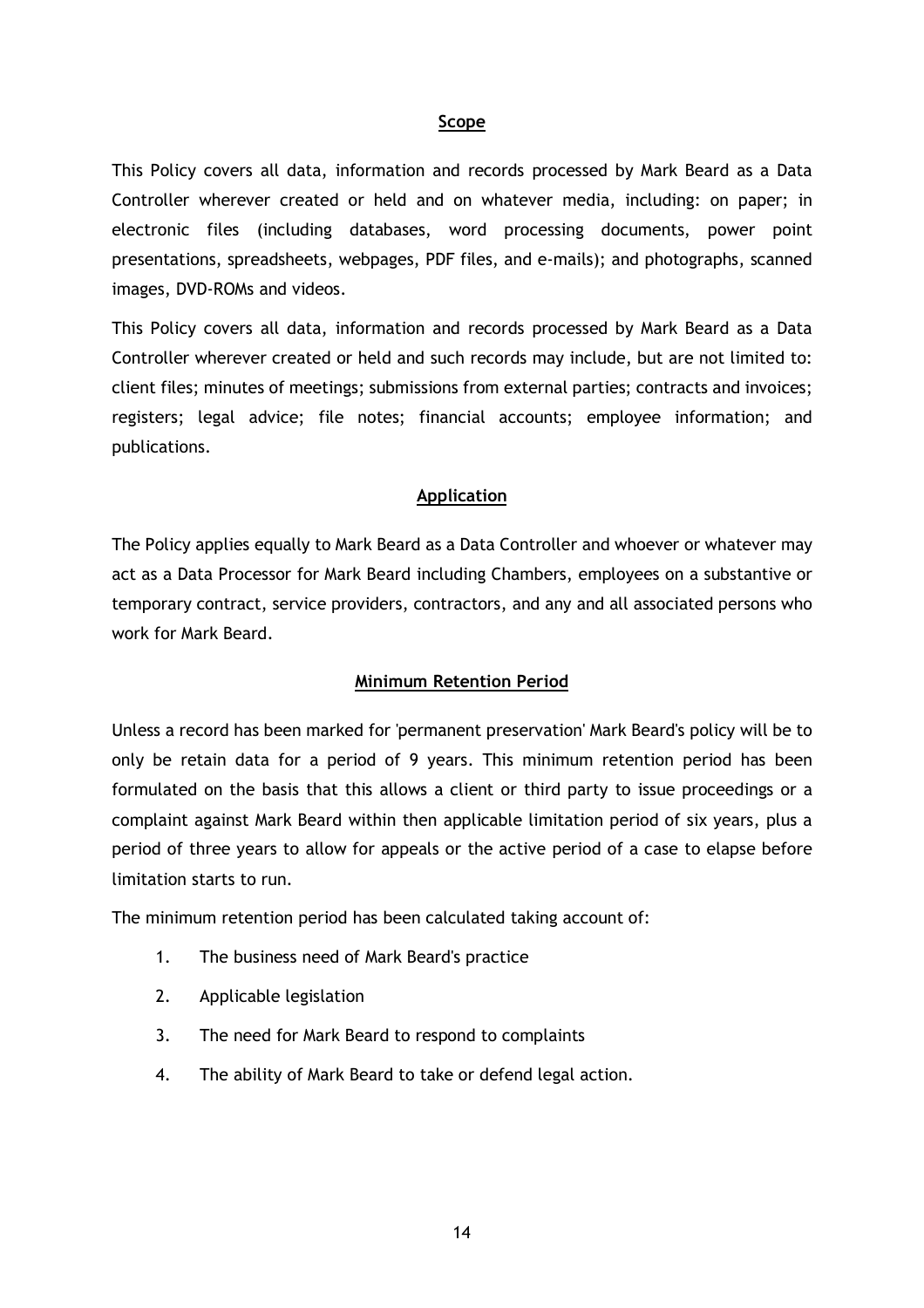### **Disposal**

### *What is Disposal?*

Mark Beard is responsible for ensuring that all data held is periodically reviewed at least annually to determine whether any retention periods have expired. This will take the form of assessing the 'Last Modified' or 'Date Saved' metadata for electronic files, the noted 'Case Closed' date on paper files, or the 'Date Sent' metadata for emails. Once the retention period has expired, the data will be reviewed and a 'disposal action' agreed upon.

A 'disposal action' is:

- 1. The destruction of the record
- 2. The retention of the record for a specific further period in order to facilitate Mark Beard's practice, or
- 3. Alternative disposal of the record e.g. returning papers to the instructing solicitor

### *Making and Recording the Disposal Decision*

A review of the data will take place as soon as possible after the expiry of the retention period or, if that is not feasible, the data will be retained and a later review date set. This may not be a detailed or time-consuming exercise but there will be a considered appraisal of the contents of the data. The review will be conducted by the Mark Beard.

The disposal decision will be reached having regard to:

- The on-going business and accountability needs of Mark Beard's practice
- Applicable legislation
- Whether the record has any long-term historical or research value
- The best practice in the legal industry
- Any costs associated with continued storage versus costs of destruction;
- The legal, political and reputational risks associated with keeping, destroying or losing control over the record.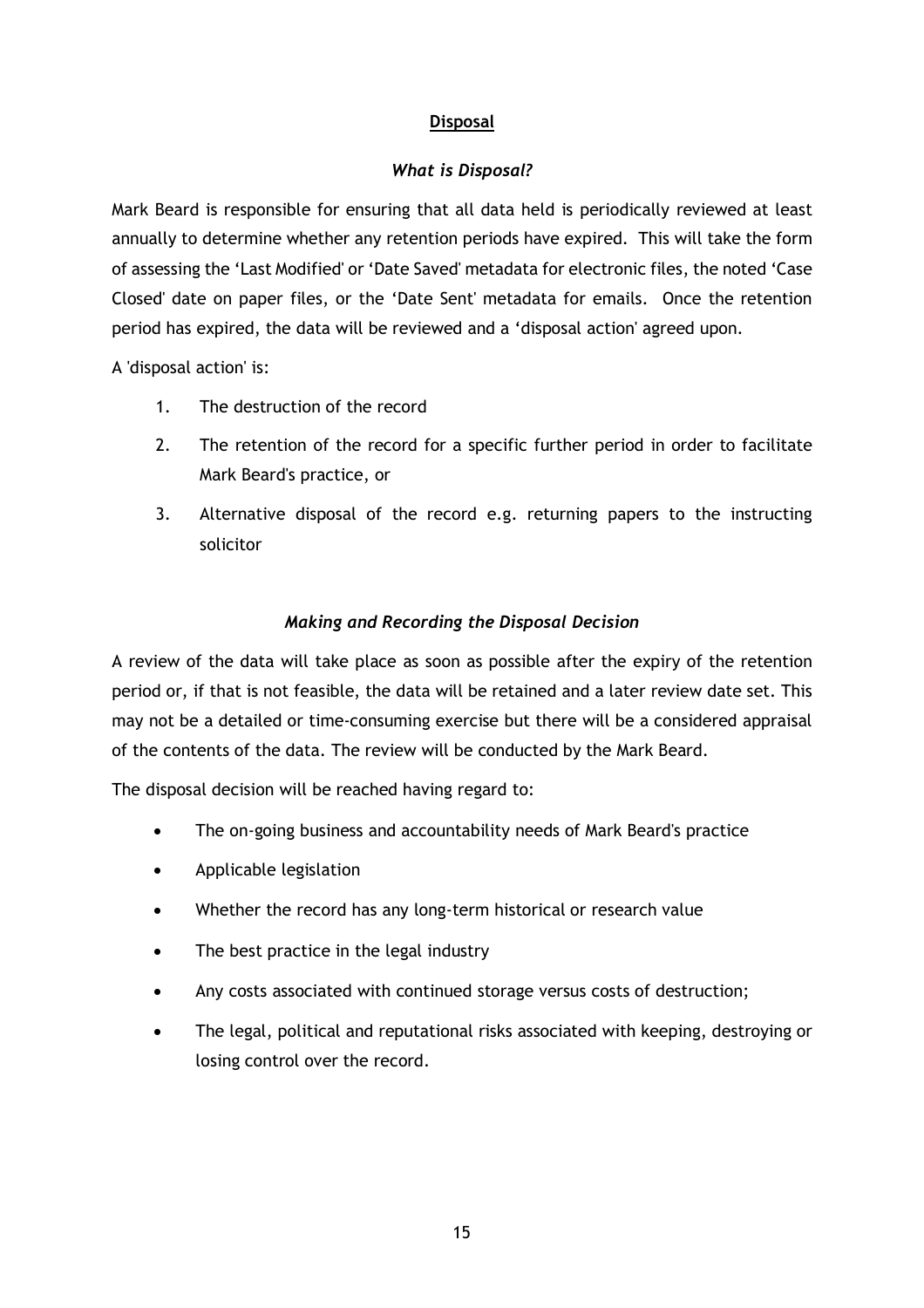### **Destruction**

No destruction of data will take place without assurance that:

- The data is no longer required by any part of Mark Beard's practice
- No work is outstanding on any instructions on the case in question or any related case
- No litigation or investigation is current or pending which affects the data
- There are no current or pending FOIA or GDPR subject access requests which affect the record.

## *Destruction of Paper Records*

Destruction will be carried out in a way that preserves the confidentiality of the data. Nonconfidential records may be placed in ordinary rubbish bins or recycling bins. Confidential records will always be placed in confidential waste bins or shredded and placed in paper rubbish sacks for collection by an approved disposal firm. All copies, including security copies, preservation copies and backup copies will be destroyed at the same time in the same manner.

## *Destruction of Electronic Records*

All electronic records will be either physically destroyed or wiped. Deletion of the files simply by over-writing will not be sufficient, save that the data may be deleted pending the eventual physical destruction or wiping of the device in question.

### **Further Retention**

Upon review the data may be retained for a further period if it has on-going business value or if there is specific legislation which requires it to be held for a further period.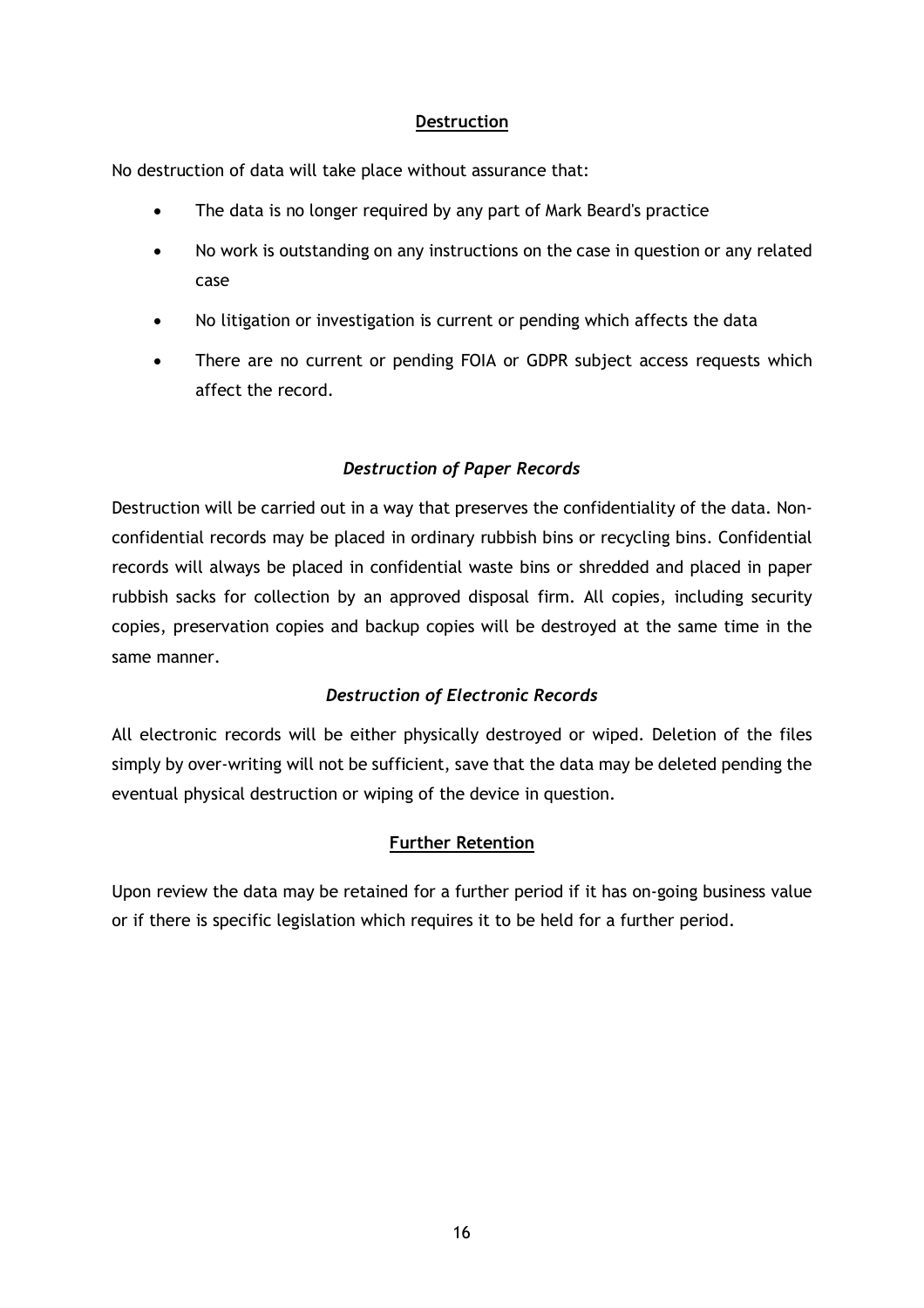## **SUBJECT ACCESS REQUEST POLICY**

## **Subject Access Requests**

All individuals who are the subject of personal data held by Mark Beard are entitled to:

- 1. Ask what information Mark Beard holds about them and why
- 2. Ask how to gain access to it
- 3. Be informed how to keep it up to date
- 4. Be informed how the company is meeting its data protection obligations

If an individual contacts Mark Beard requesting this information, this is called a subject access request. This request is to be dealt with promptly and in any event within one month. Mark Beard can be contacted at the address at the top of this Policy.

Mark Beard may carry out any of the following before releasing data further to a subject access request:

- 1. Request photographic proof of identification before sharing any information.
- 2. Check if there are any exemptions contained within the GDPR which prevent the sharing of this information with the data subject
- 3. Clarify and request further details about the subject access request if it is unclear before providing a copy of all information within one calendar month of receipt of a clear request.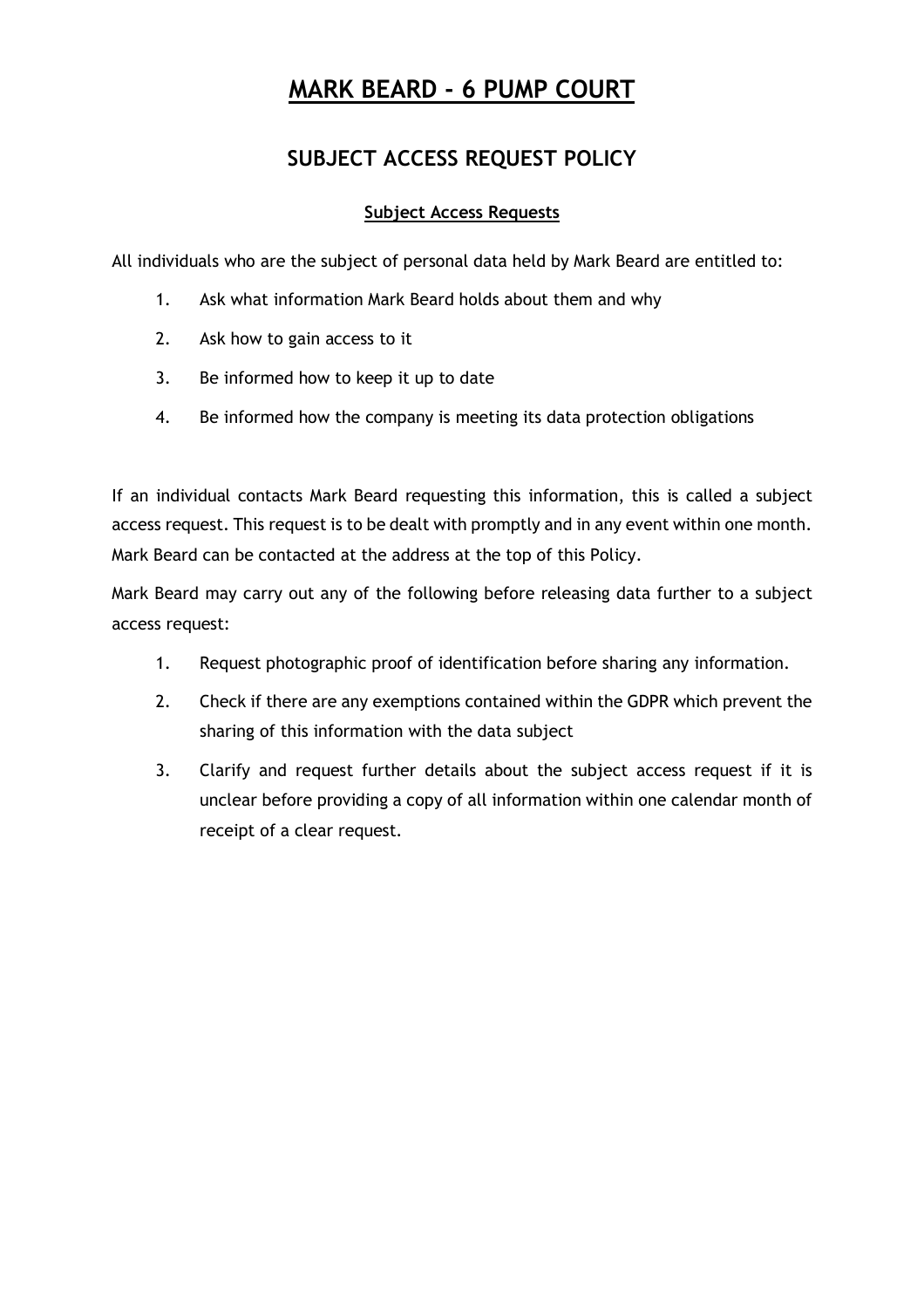## **DATA BREACH MANAGEMENT CHECKLIST**

### **Introduction**

This Policy will apply as a Checklist to guide Mark Beard through the steps necessary upon any data breach or suspected data breach occurring in respect of data for which Mark Beard is the Data Controller

A data protection breach is defined as "a breach of security leading to the accidental or unlawful destruction, loss, alteration, unauthorised disclosure of, or access to, personal data transmitted, stored or otherwise processed".

Mark Beard will also follow the Chambers Data Protection Breach Reporting Procedure under the Chambers Data Protection, Privacy and Information Management Policy where appropriate.

### **Investigate**

Record details of the data breach:

- 1. Describe the incident in as much detail as possible.
- 2. When did the incident happen?
- 3. How did the incident happen?
- 4. Has there been any delay between the breach happening and the breach being investigated?
- 5. What is the scope of the breach?
- 6. What data has been breached?
- 7. How many data subjects are affected?
- 8. Are any of the data subjects at risk as a result of the breach?
- 9. What type of information is involved? Is it commercial or personal?
- 10. What can happen to the information? How could it be used to a detrimental effect? What action could be taken to deal with those effects?
- 11. If data has been lost or stolen, are there any safeguards in place such as encryption?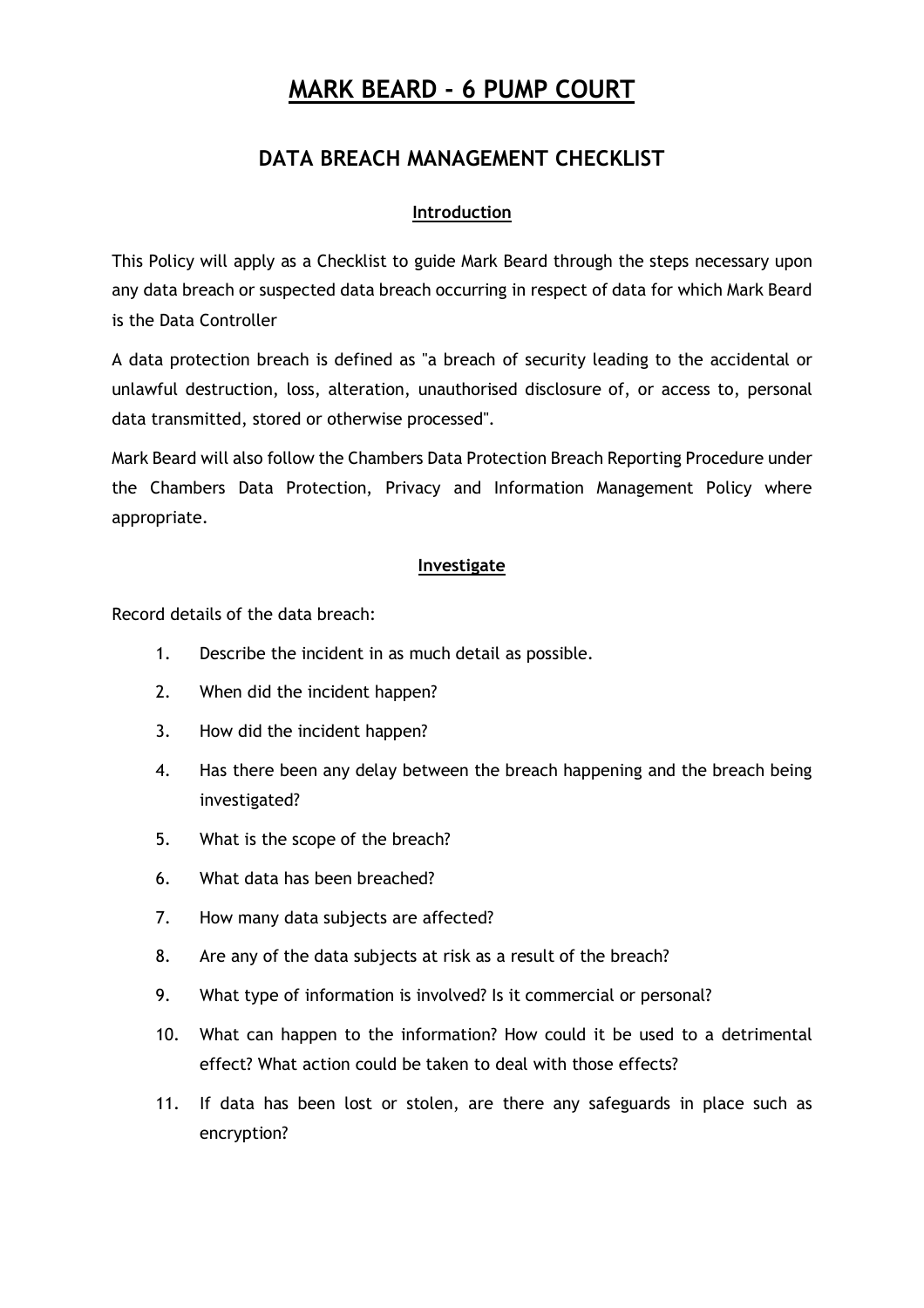### **Containment**

Record what technical systems have been affected:

- 1. Emails
- 2. Cloud or server storage
- 3. Case or practice management systems
- 4. Mobile devices
- 5. Home or Chambers internet access

What can you do to prevent further loss or consequences?

### **Notification**

Consider who needs to be notified of the breach:

- 1. Instructing solicitors or department, or direct access client if appropriate
- 2. Individuals who are the subjects of the data
- 3. Chambers' Data Protection Officer
- 4. Head of Chambers
- 5. Chambers' Senior Clerk
- 6. Email and/or Chambers' case management systems service provider
- 7. Police
- 8. Bar Standards Board
- 9. Information Commissioner's Office
- 10. Professional indemnity insurer
- 11. CJSM

### **Sources of Assistance**

Do you need to get legal advice?

Do you need PR assistance in relation to media attention?

Can your IT providers help?

Can Chambers assist?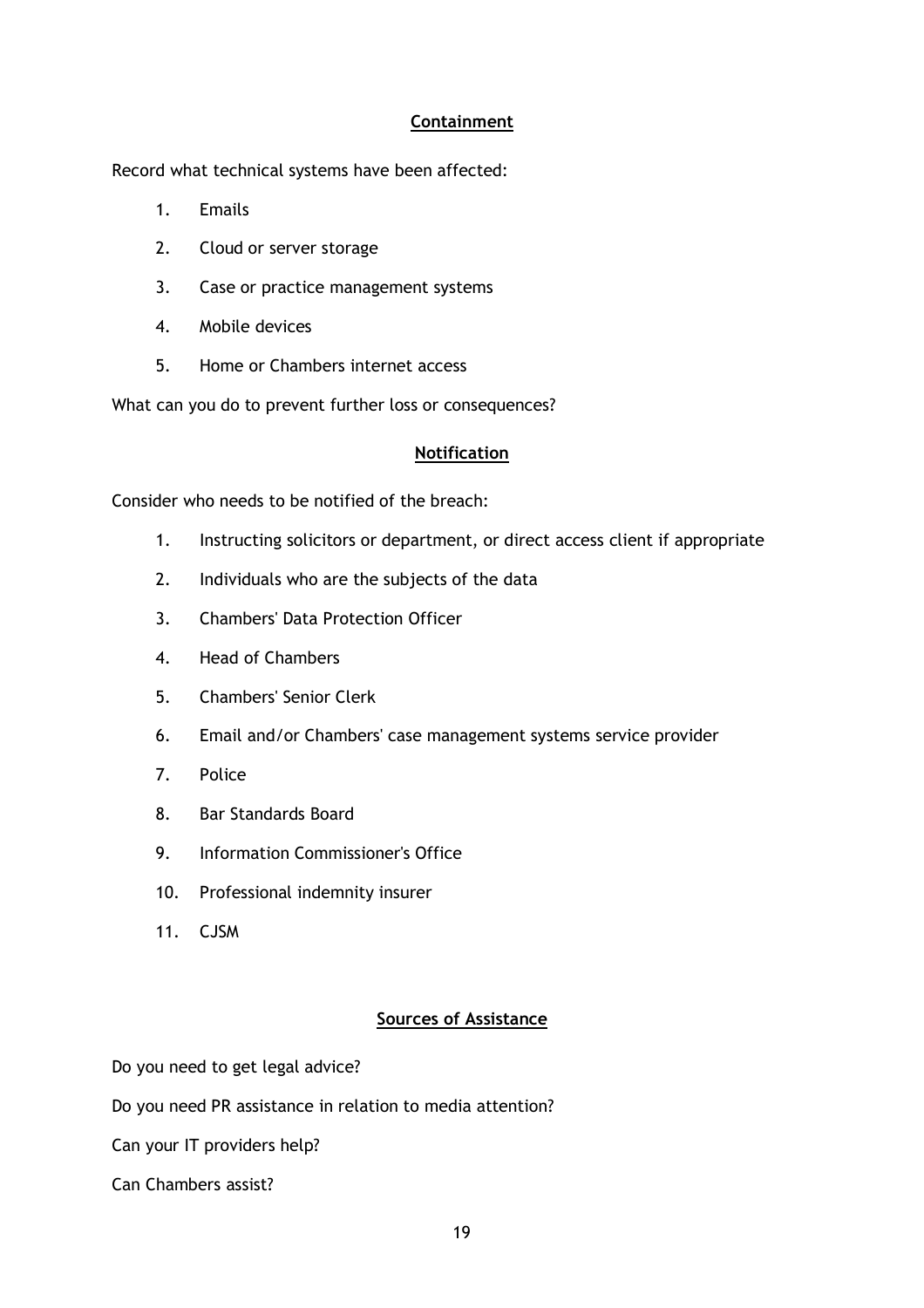### **Communications**

Ensure that every person provided with information about the incident understands the need for confidentiality.

Ensure that there is a clear communication strategy with a central point of contact.

All communications relevant to the incident should be restricted to an agreed group of people to avoid any unintended waiver of privilege or other unplanned disclosure of information.

### **Evaluation**

Assess why the breach occurred and review systems to prevent recurrence.

Prepare a report in writing for the ICO if the data breach is reportable.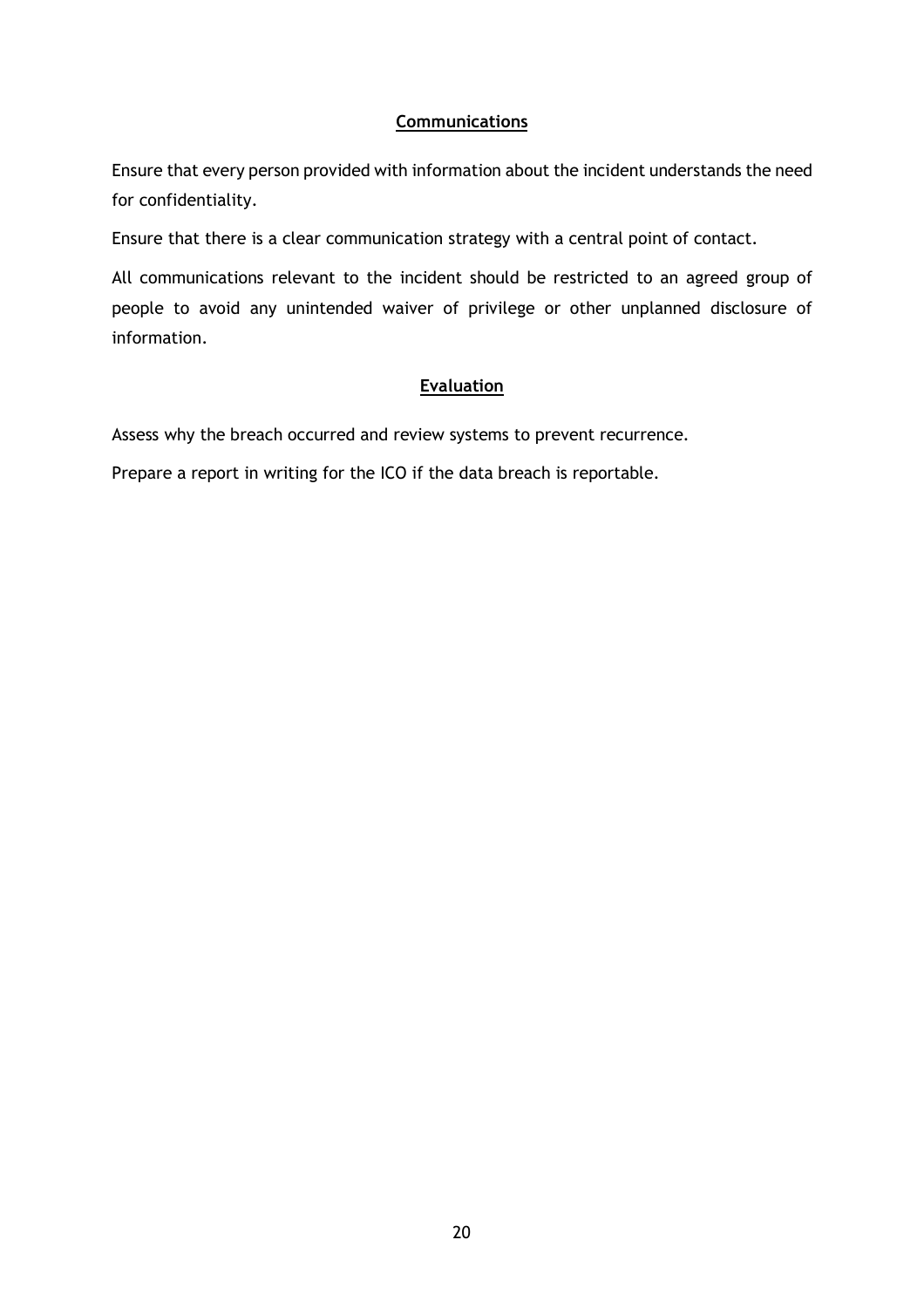## **JOINT CONTROLLERS DATA SHARING AGREEMENT**

*Between*

Mark Beard

Registered Data Controller Ref No. Z5406858

*And*

Any Data Controller instructing Mark Beard to carry out regulated activities as a barrister

*Dated*

The date instructions are received

## **Introduction**

- 1. The parties to this Agreement will work together to advise, provide expertise to or represent lay clients in legal proceedings. The exchange of information facilitates this partnership and should always adhere to legal requirements under the GDPR.
- 2. For the purposes of this Agreement the Parties jointly handle and process personal data and sensitive personal data as defined in the GDPR and are accordingly Joint Data Controllers within the meaning of the GDPR. This joint control is primarily applicable to the personal data of a lay client(s) where the instructing party is Mark Beard's professional client.

### **Parties**

- 3. This Joint Controllers Data Sharing Agreement ("Agreement") is between:
	- (1) Mark Beard as a Data Controller

*And*

(2) Any Data Controller instructing Mark Beard

(each "a Joint Party" and jointly "the Joint Parties")

### **Supplemental Agreement**

4. This Agreement is supplemental to any other separate contract entered into between the Joint Parties and exists to ensure that there are sufficient security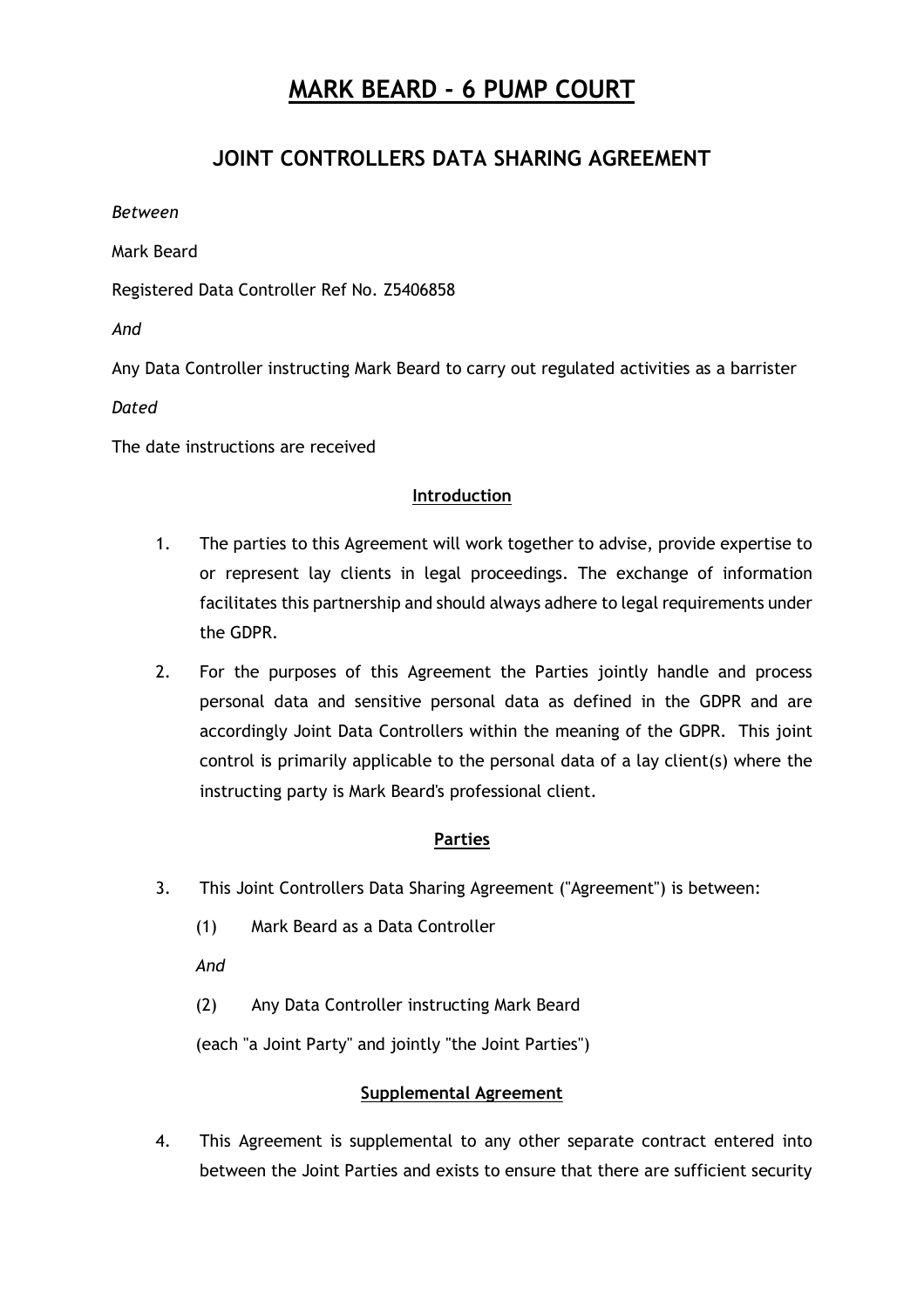guarantees in place for the safe sharing of personal data and sensitive personal data in accordance with the GDPR.

5. Information to which this Agreement relates must be handled in accordance with the appropriate legislative and regulatory environment and each Joint Party's relevant policies and procedures.

### **Commencement of Agreement**

6. This Agreement will commence immediately upon Mark Beard receiving formal instructions from a Data Controller to carry out any task appropriate for a barrister and upon the transfer of any personal data to Mark Beard, if transferred prior to formal instruction, and where Mark Beard and the other Joint Party are Joint Data Controllers.

## **Length of Agreement**

7. This Agreement will remain in place until terminated by either Joint Party and will apply to all cases for all clients that the Joint Parties work on together, now and in the future, unless expressly stated otherwise.

### **Definitions**

8. For the purposes of this agreement "Relevant Information" shall mean any or all personal or sensitive personal data (as defined by the GDPR) relating to a client or clients or a case on which the Joint Parties are working together, or the personal or sensitive personal data of data subjects within that client or clients, or connected with the case in question in any fashion.

## **Purpose and Objectives of the Data Sharing**

9. The purpose of the sharing of data detailed in this Agreement is to provide legal advice and representation to the client or clients.

## **Transfer and Frequency of Data**

10. Relevant Information will be shared as and when required for both Joint Parties to discharge their responsibilities to the client(s) and to provide representation in the case appropriately.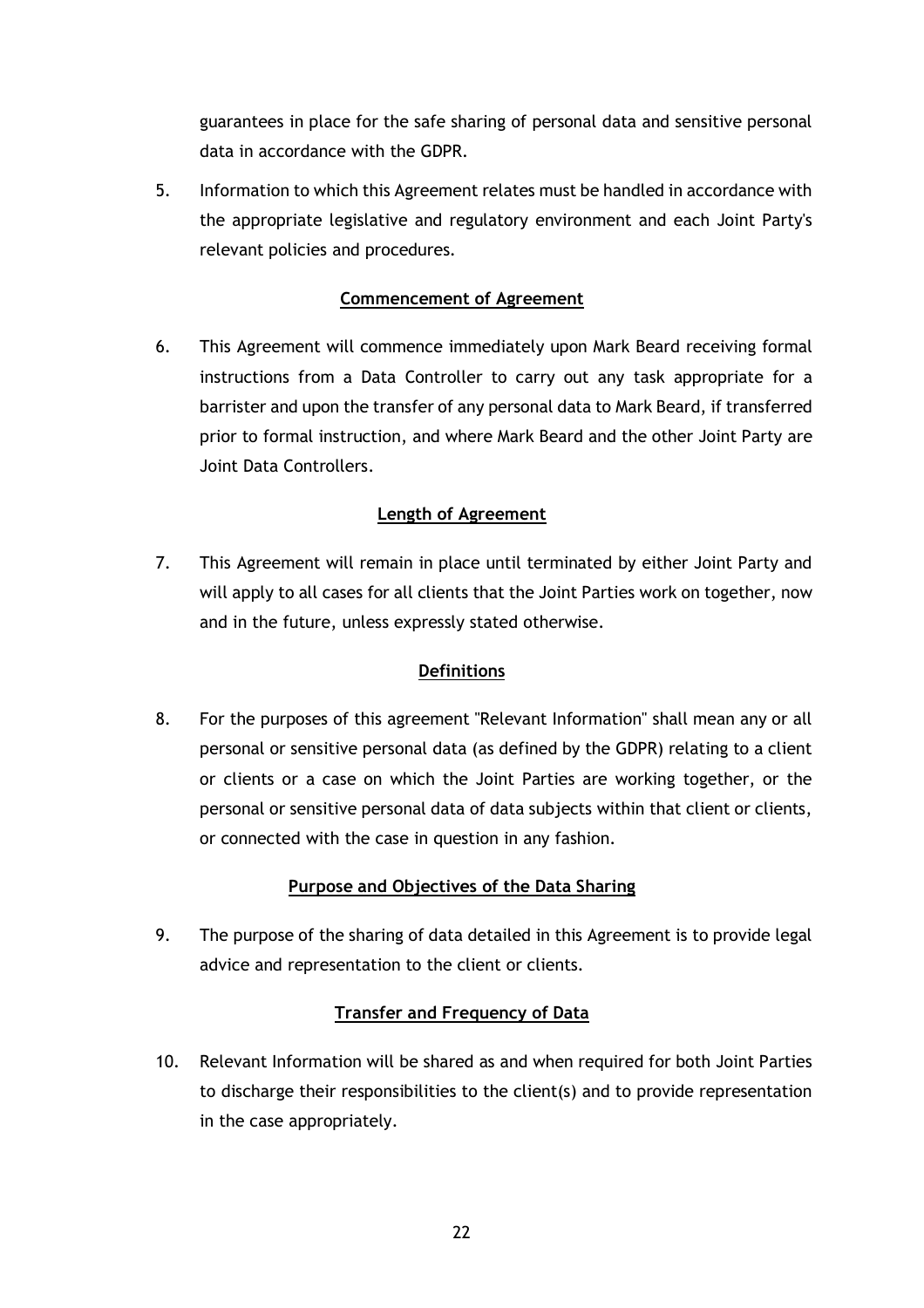### **Access & Security**

- 11. Under no circumstances should Relevant Information be left unattended or processed in any way that is unsecure.
- 12. Each Joint Party shall notify the others as soon as is practicable, and at a maximum within five working days, if they become aware of any unauthorised or unlawful processing, loss, damage or destruction of the Relevant Information. This includes any 'near misses' and any incidents reported to the ICO. It is the responsibility of the Joint Party managing the incidents to investigate, report and escalate them as appropriate to the necessary regulatory bodies.
- 13. Relevant Information will be shared on a strict need-to-know basis only and will only be processed by employees or third-party Data Processors of either Joint Party in order for them to perform their duties in accordance with one or more of the defined purposes.
- 14. Each Joint Party shall ensure that any processor, agent or subcontractor instructed by them to process Relevant Information will process such information in accordance with the GDPR, and that all appropriate data sharing or processing agreements or contracts are in place.
- 15. Each Party will ensure that all staff with access to the Relevant Information have received appropriate data protection or information governance training and are aware of the confidential nature and duties placed on those processing such information. This includes ensuring they have appropriate monitoring policies and procedures in place for all staff.
- 16. Failure to meet the standards within this Agreement will result in Relevant Information not being shared, which could result in the termination of this and other service agreements.

### **Processing of Relevant Information**

- 17. Each Party remains responsible for the Relevant Information held and processed within their own systems.
- 18. Each Joint Party will ensure Relevant Information will not be processed outside of the European Economic Area without the appropriate safeguards being in place to satisfy the GDPR.
- 19. Each party will comply fully with the GDPR and other relevant legislation.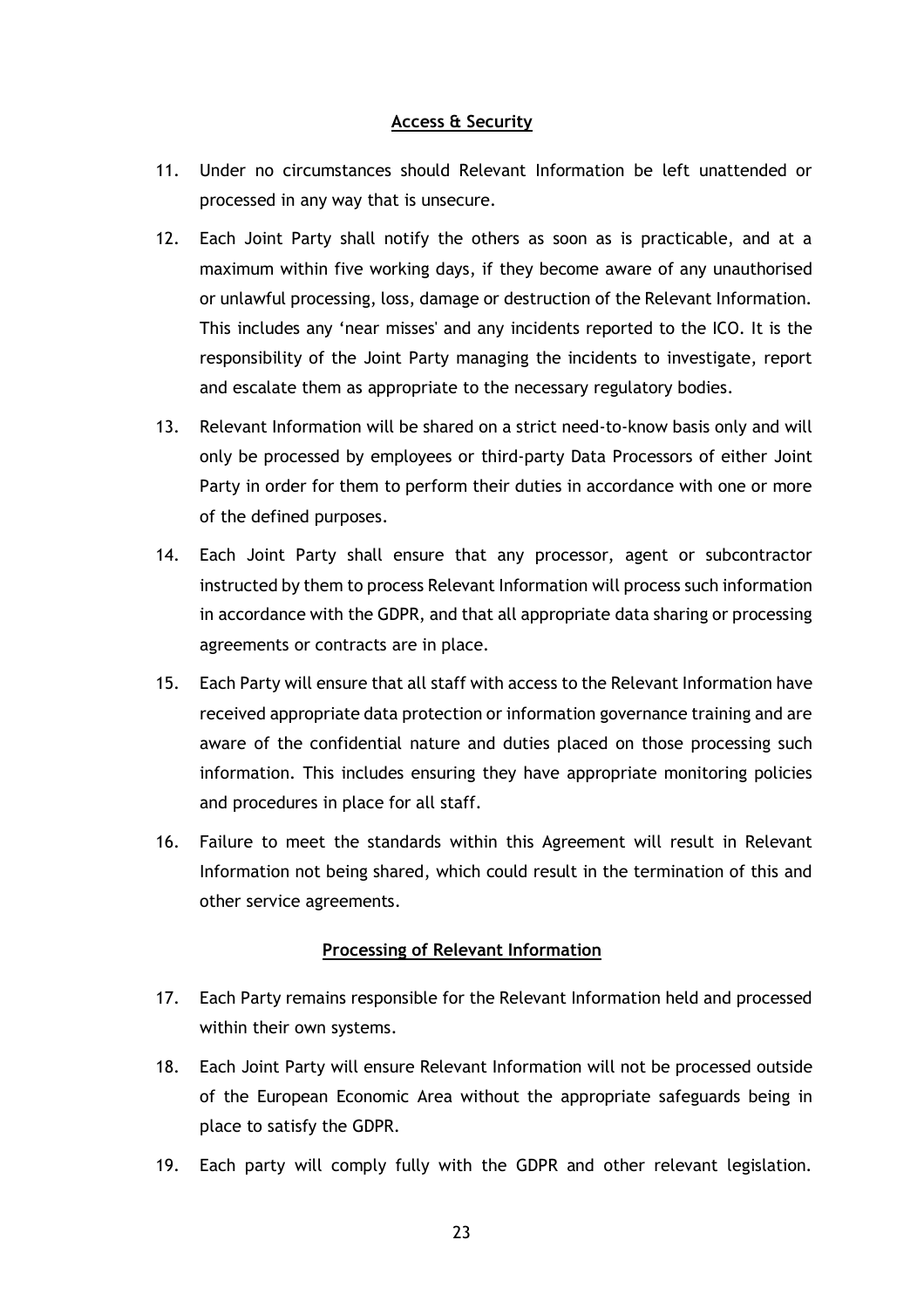Particular attention must be paid to Principle 6 and ensuring the security of Relevant Information and systems. Each Joint Party will protect such information from unauthorised or unlawful processing, accidental loss, destruction or damage, and acknowledge that they have implemented the required technical and organisational measures.

### **GDPR and the Freedom of Information Act 2000 Subject Access Requests**

- 20. Each Party is responsible for complying with complaints, queries and objections regarding Relevant Information sharing, subject access and freedom of information requests directed to their respective organisation in line with the relevant legislation or policies in practice. Each individual request must be dealt with on a case by case basis and the consequences of their decisions (for example, to object to sharing) must be clearly explained to the individuals in writing by the party receiving the request.
- 21. Each Party shall inform the other of any data subject access requests made in respect data which is jointly controlled.

### **Retention periods**

22. Relevant Information will be retained in line with each party's data retention policy, which both parties confirm meets the requirements under the GDPR.

### **Disposal of information**

23. Both Parties are individually responsible for deleting or safely disposing of Relevant Information when it is no longer required in line with their own data protection policies, which both parties confirm meet the requirements of the GDPR.

### **Termination and Variation**

- 24. Any Party may terminate this Agreement by giving one calendar month's notice in writing to the other Parties. The terms of this agreement remain binding on any information shared and retained throughout its lifecycle, irrespective of whether the party remains a current signatory to this agreement.
- 25. Any proposed changes to the Parties involved in this Agreement, to the purposes of the information sharing, the nature or type of information shared or manner in which the information is to be processed and any other suggested changes to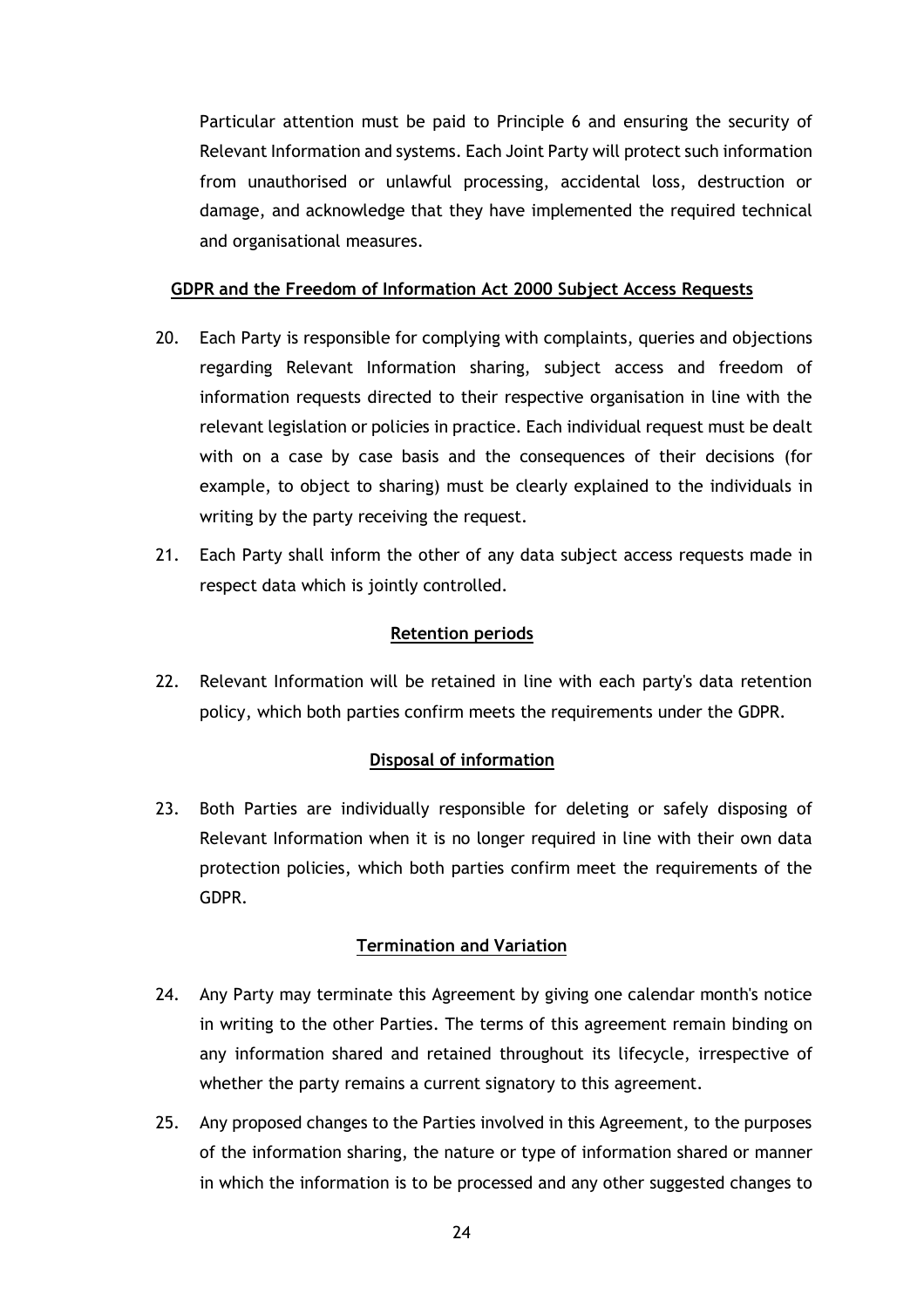the terms of this Agreement must be notified immediately to key contacts within each party so that the impact of the proposed changes can be assessed.

26. This Agreement shall be governed and construed in accordance with English Law and the parties agree to submit to the exclusive jurisdiction of the Courts of England and Wales.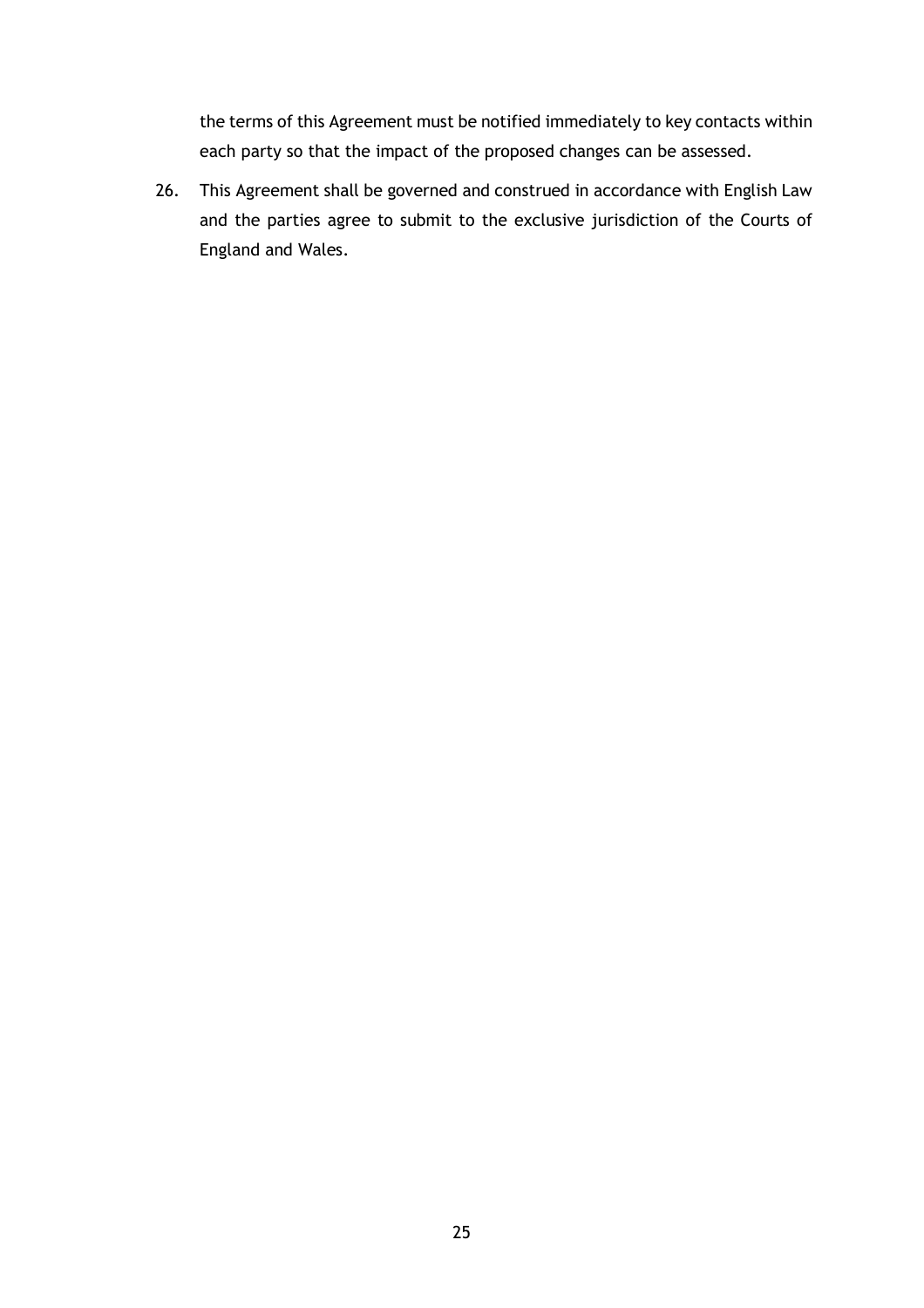## **DATA CONTROLLER AND DATA PROCESSOR AGREEMENT**

*Between*

Mark Beard

Registered Data Controller Ref No. Z5406858

*And*

Any Data Processor instructed or contracted by Mark Beard to carry out any form of data processing

*Dated*

The date instructions are received, or a contract for services is formed

### **Introduction**

- 1. Mark Beard will instruct Data Processors to act to process personal data for which Mark Beard is the applicable Data Controller.
- 2. Because the services require the processing of personal data and sensitive personal data, the GDPR is engaged. Mark Beard remains the Data Controller and legally responsible for that data processing under the GDPR.
- 3. The 6th Principle of the GDPR requires a Data Controller, when using the services of another organisation or company to process personal data on their behalf (a Data Processor), to:
	- (a) Choose a Data Processor which can provide sufficient guarantees about their data security measures to protect the personal data they will be processing as part of the contract
	- (b) Take reasonable steps to make sure those security measures are in place and sustained
	- (c) Document what the Data Processor is allowed to do with the personal data in a written contract. The contract must include: what they can and what they cannot do with the personal data; what security measures must be in place to protect the data; what procedures must be followed if there is a data breach; and any other arrangements i.e. sub-contracting, termination of contract etc. that needs to be included to secure and control the data, including the requirement for the Data Processor to comply with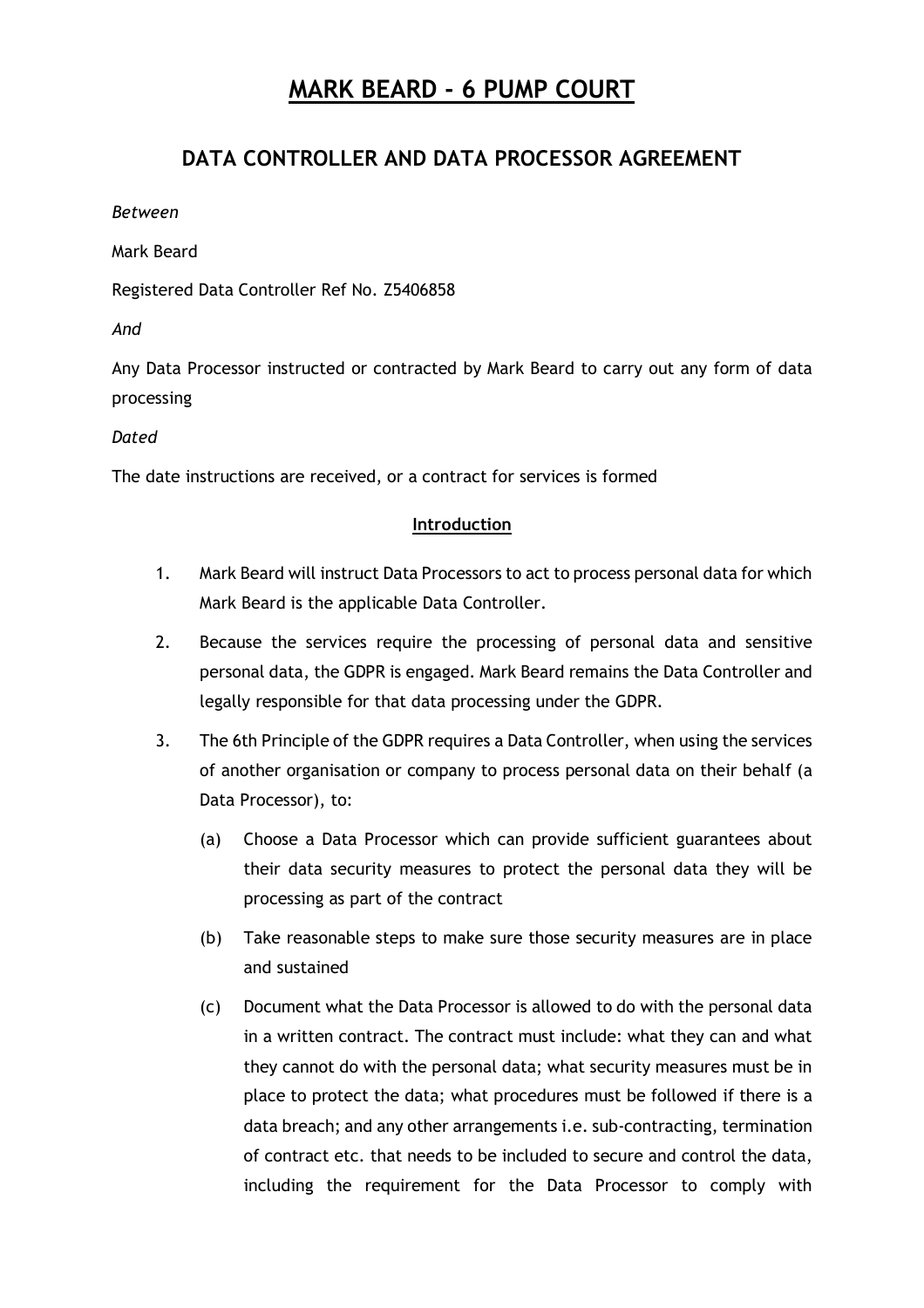obligations equivalent to those imposed on the Data Controller by the 6th Principle.

- (d) Take steps to ensure that: the personal data remains protected; the liabilities and risks are appropriately managed; data is processed lawfully; and the contract is legally enforceable.
- (e) Not allow processing of personal data unless the processing is carried out under the written contract, and only when the Data Processor is instructed to process personal data by the Data Controller.
- 4. Mark Beard as a Data Controller wishes to engage the services of the Provider as a Data Processor to process personal data which Mark Beard controls as a Data Controller.

### **Parties**

- 5. This Data Controller and Data Processor Agreement ("Agreement") is between:
	- (1) Mark Beard as a Data Controller

*And*

(2) Any Data Processor (within the meaning of the GDPR) instructed or contracted by Mark Beard to provide services where personal data controlled by Mark Beard is processed ("the Provider")

(each "a Party" and jointly "the Parties")

### **Supplemental Agreement**

- 6. This Agreement is supplemental to any other separate contract entered into between the Parties (a "Main Contract") and exists to ensure that there are sufficient security guarantees in place for the safe processing of personal data and sensitive personal data in accordance with the GDPR.
- 7. Information to which this Agreement relates must be handled in accordance with the appropriate legislative and regulatory environment and each Party's relevant policies and procedures.

### **Commencement of Agreement**

8. This Agreement will commence immediately upon Mark Beard sending instructions to, or contracting with, the Provider to carry out any task involving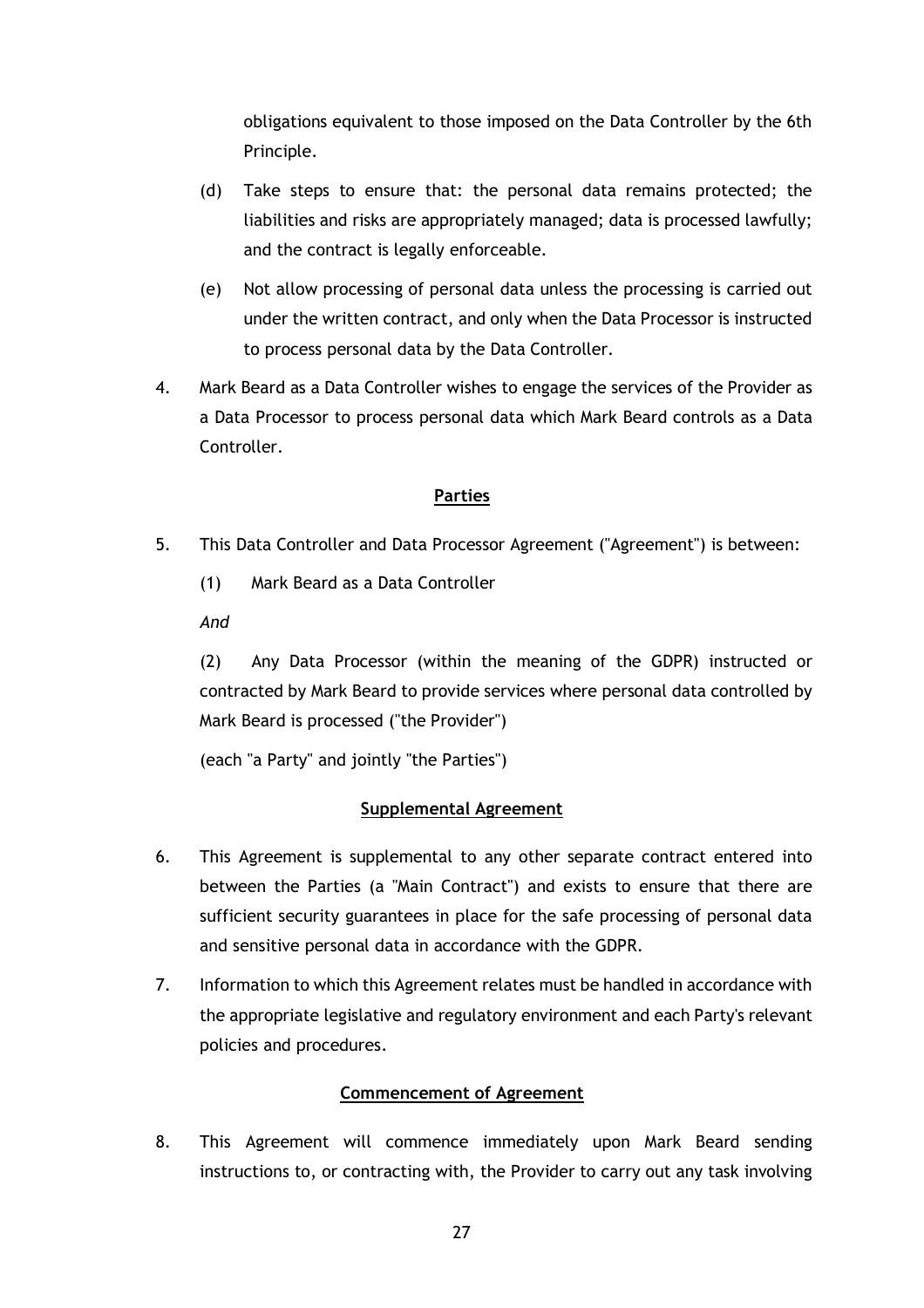the processing of personal data and upon the transfer of any personal data to such a Data Processor in any event.

### **Length of Agreement**

9. This Agreement will remain in place until terminated by either Party or until the Provider ceases to process personal data for Mark Beard under any Main Contract.

### **Data Controller Rights and Responsibilities**

- 10. Mark Beard is the Data Controller of the personal data and is responsible for ensuring it is processed fairly and lawfully and in accordance with the GDPR.
- 11. Under the GDPR, it is the legal duty of a Data Controller to ensure the data protection Principles are met when personal data he or she controls is processed, unless an exemption applies.
- 12. Mark Beard remains legally responsible for the data processing carried out by the contracted Provider as Data Processor.
- 13. Mark Beard shall not instruct the Provider to process personal data under this Agreement where there is not a secure basis in law for that data to be processed.
- 14. Mark Beard, as the Data Controller, is entitled during the term of this Agreement to require the Provider to provide reasonable assurances that technical and organisational security measures adequately protect the personal data it is contracted to process.

### **Data Processor Responsibilities**

- 15. As a Data Processor the Provider shall at all time process personal data only as instructed to do so by Mark Beard as the Data Controller and in accordance with the GDPR and this Agreement.
- 16. The Provider shall have in place appropriate technical and organisational security measures that protect the personal data it is contracted to process on behalf of the Data Controller from unauthorised or unlawful processing, accidental loss, destruction or damage.
- 17. The Provider shall provide reasonable assurances and guarantees to Mark Beard as required that those technical and organisational security measures in place are both appropriate and effective in protecting the processing of personal data.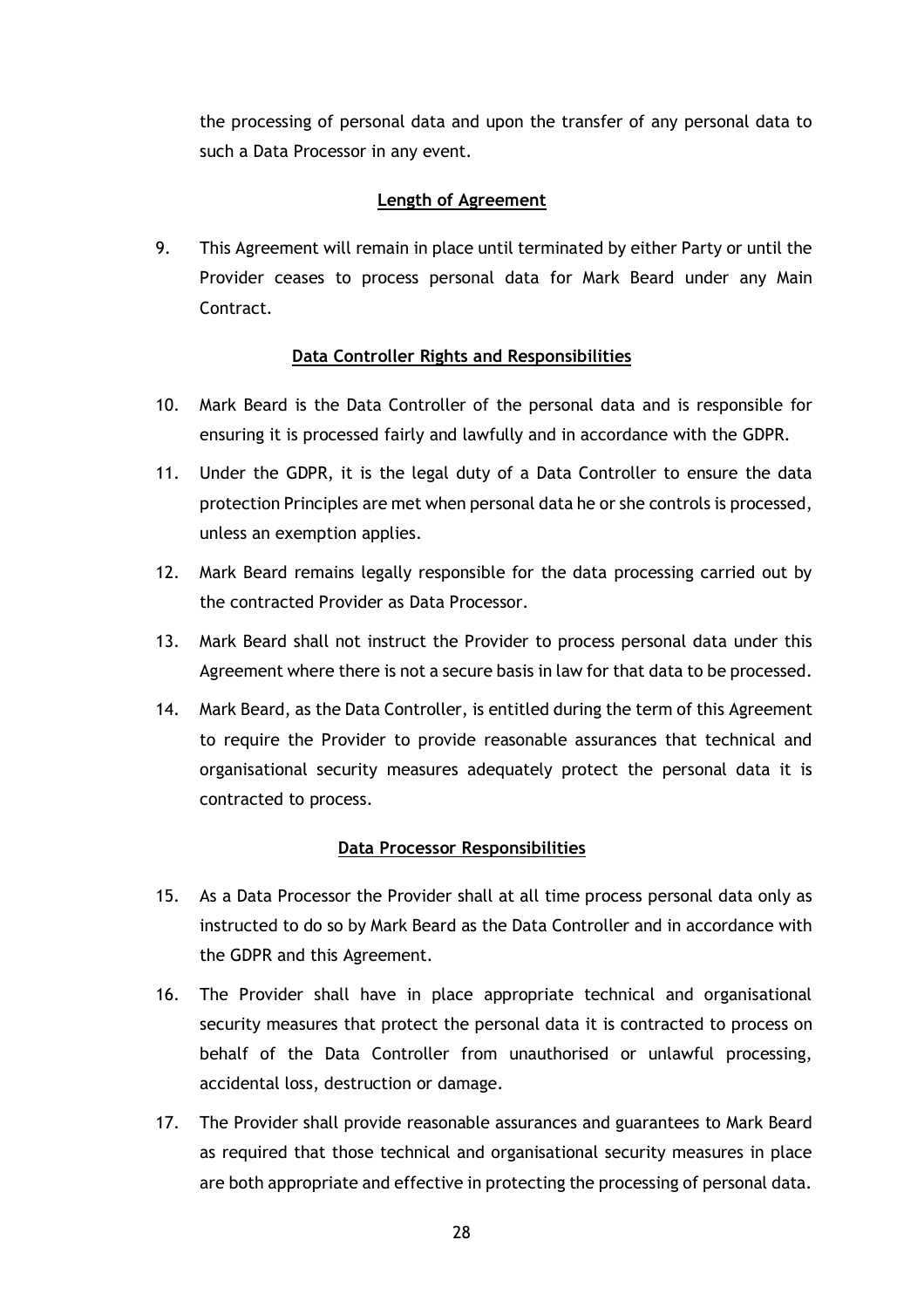- 18. The Provider agrees to maintain good information governance standards and practices, by meeting or exceeding the data protection requirements relevant for its services.
- 19. The Provider shall not share the personal data with any third party without the prior written permission of Mark Beard or process personal data in any way or for any purpose that it has not been instructed and authorised by Mark Beard, or sub-contract a third party to process Mark Beard's personal data without the prior knowledge and written agreement of Mark Beard, and only then having provided all the necessary assurance and guarantees of their adequate organisational and technical security measures.
- 20. The Provider shall not transfer or permit the transfer of the personal data on to any territory outside the European Economic Area without the prior knowledge and written agreement of Mark Beard.

#### **Data Security Requirements**

- 21. The Provider shall:
	- (a) Have regard to the state of technological development and to the cost of implementing any measures, provide a level of security (including appropriate technical and organisational measures) appropriate to the harm that might result from unauthorised or unlawful processing of personal data or the accidental loss, damage or destruction of personal data and the nature of that personal data.
	- (b) Ensure that access to the personal data is limited to those employees who need access to meet the Provider's obligations under this Agreement.
	- (c) Take reasonable steps to ensure the reliability of their personnel who have access to Mark Beard's controlled personal data, which shall include ensuring that all staff engaged by the Provider: understand the confidential nature of the personal data; have received appropriate training in data protection prior to their use of the data; and have signed a written undertaking that they understand and will act in accordance with their responsibilities for confidentiality under contract.
	- (d) Ensure that it has properly configured access rights for its staff, including a well-defined starters and leavers process to ensure appropriate access control.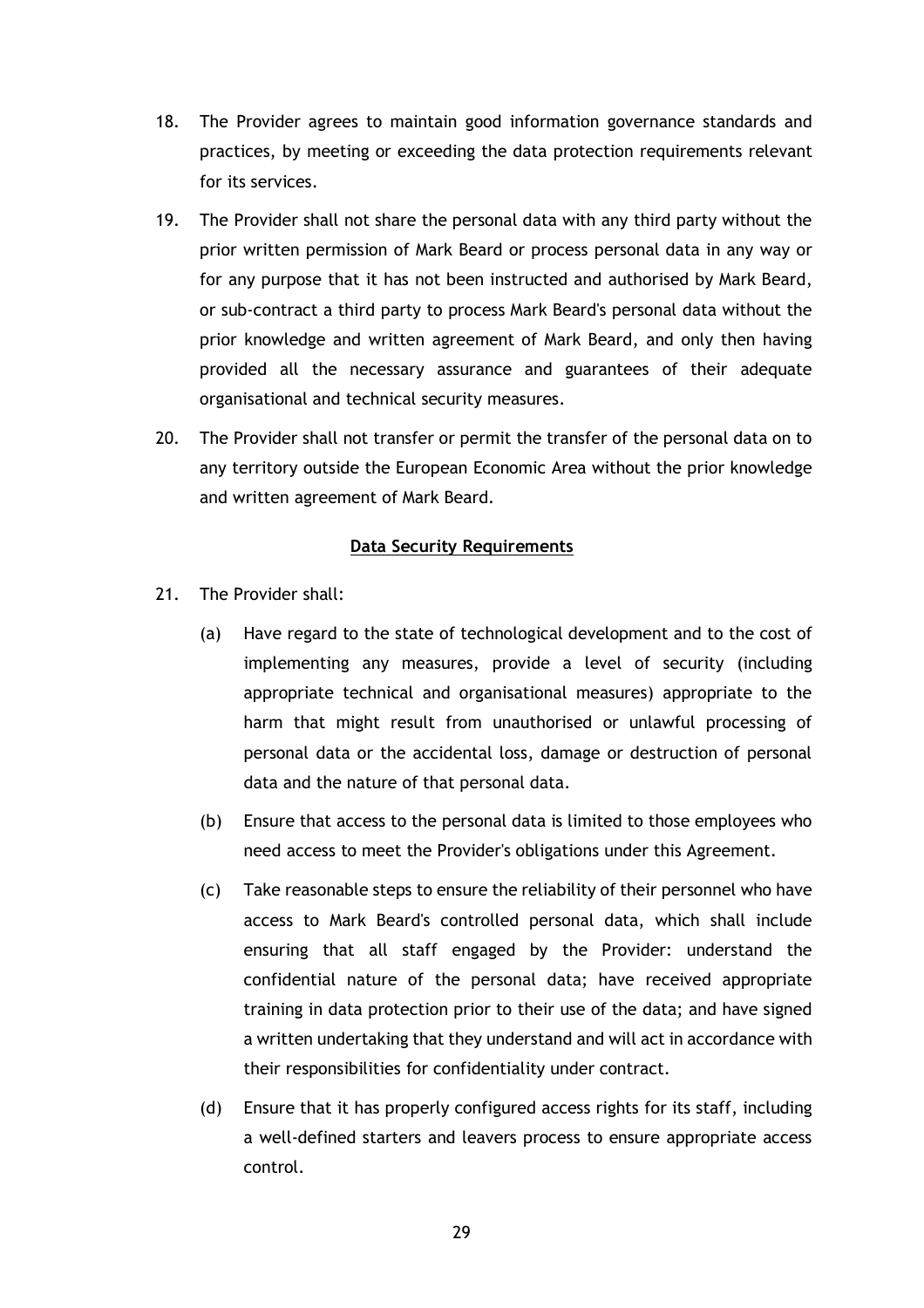- (e) Ensure that suitable and effective authentication processes are established and used to protect personal data.
- (f) Ensure that the personal data is backed up on a regular basis and that any back-up data is subject to vigorous security measures as necessary to protect the availability, integrity and confidentiality of the data
- (g) Implement robust and tested business continuity measures to protect the confidentiality, integrity and availability of Mark Beard's controlled personal data.
- (h) Encrypt data transferred electronically in accordance with national standards.
- (i) Ensure that employees are not able to access data remotely, e.g. from home or via their own electronic device or internet portal, other than through a secure electronic network and in accordance with an organisational remote working policy.
- (j) Only dispose of data securely and confidentially when it requires disposal.

### **Information Breach Incident Reporting**

- 22. The Provider shall have procedures in place to monitor access and to identify unauthorised and unlawful access and use of personal data.
- 23. The Provider shall immediately report to Mark Beard any information security incidents relating to a personal data subject whose personal data controlled by Mark Beard and undertakes to also fully cooperate with Mark Beard's incident investigation requirements.
- 24. It is Mark Beard's responsibility as Data Controller to ensure that the incident is reported in accordance with the law and informing the relevant data subjects as appropriate.

### **Secure Destruction**

- 25. The Provider shall ensure that personal data held in paper form (regardless of whether originally provided by Mark Beard or printed from the Provider's systems) is destroyed using a cross cut shredder or subcontracted to a confidential waste company.
- 26. The Data Processor shall ensure that electronic storage media used to hold or to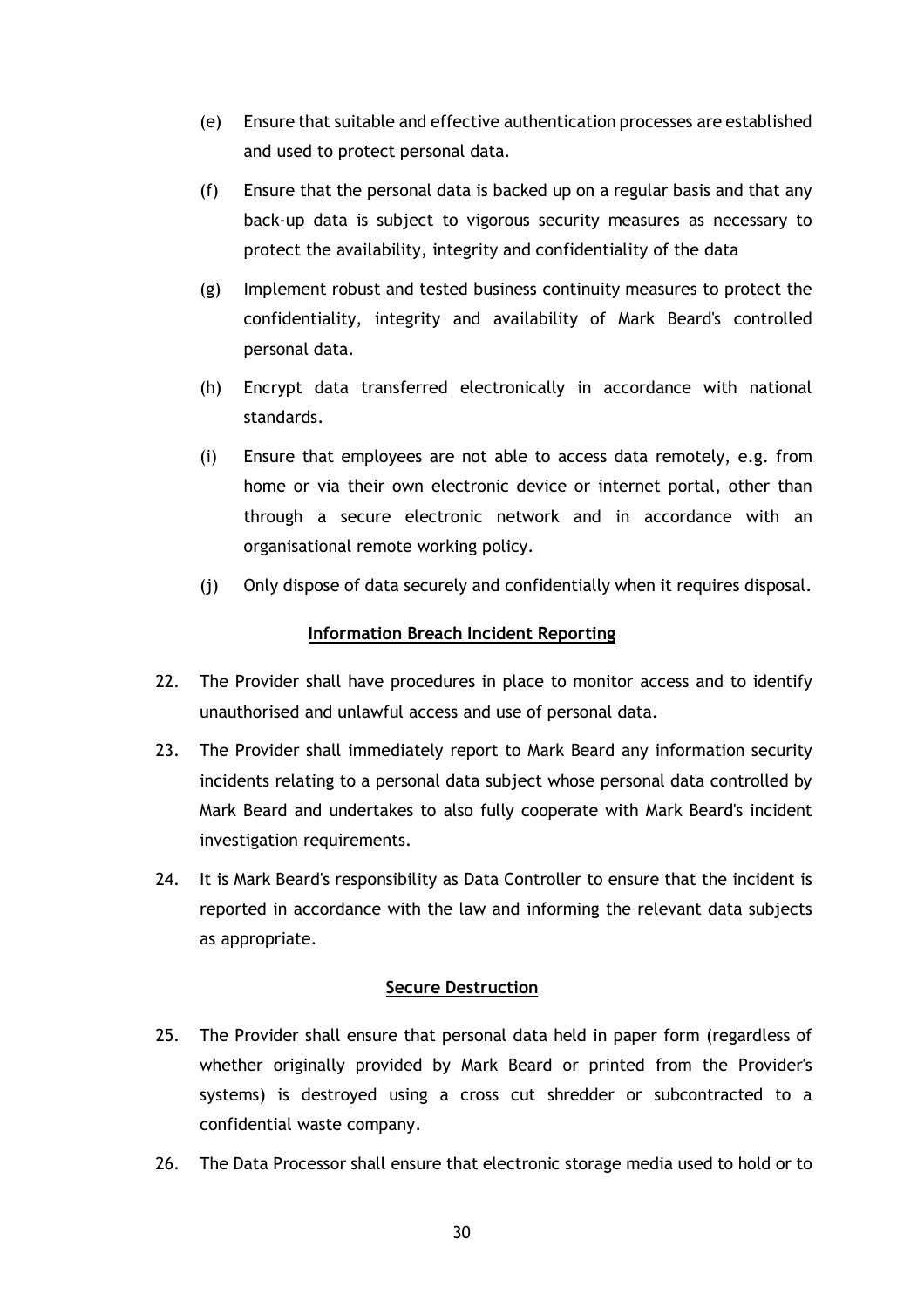process personal data is destroyed or overwritten when no longer in use.

- 27. In the event of any bad or unusable sectors on electronic media that cannot be overwritten, the Provider shall ensure complete and irretrievable destruction of the media itself.
- 28. The Provider shall provide Mark Beard with copies of all relevant overwriting verification reports and/or certificates of secure destruction of personal data at the conclusion of the contract, if requested.

### **Variations**

29. Any variation to the terms of this contract shall be agreed in writing by the Parties and in accordance with the contract management conditions set out in any Main Contract.

### **Dispute Resolution**

30. The Parties shall aim to resolve all disputes, differences and questions by means of co-operation and consultation and in accordance with any dispute resolution process specified in the Main Contract.

### **Termination**

- 31. Mark Beard may terminate this Agreement with immediate effect by written notice to the Provider on or at any time after the occurrence of an event that gives rise to an information security incident or otherwise poses a risk of noncompliance with the data protection principles.
- 32. Upon this Agreement ending the Provider shall securely return any personal data held or make arrangements for its secure destruction upon being instructed to do so by Mark Beard.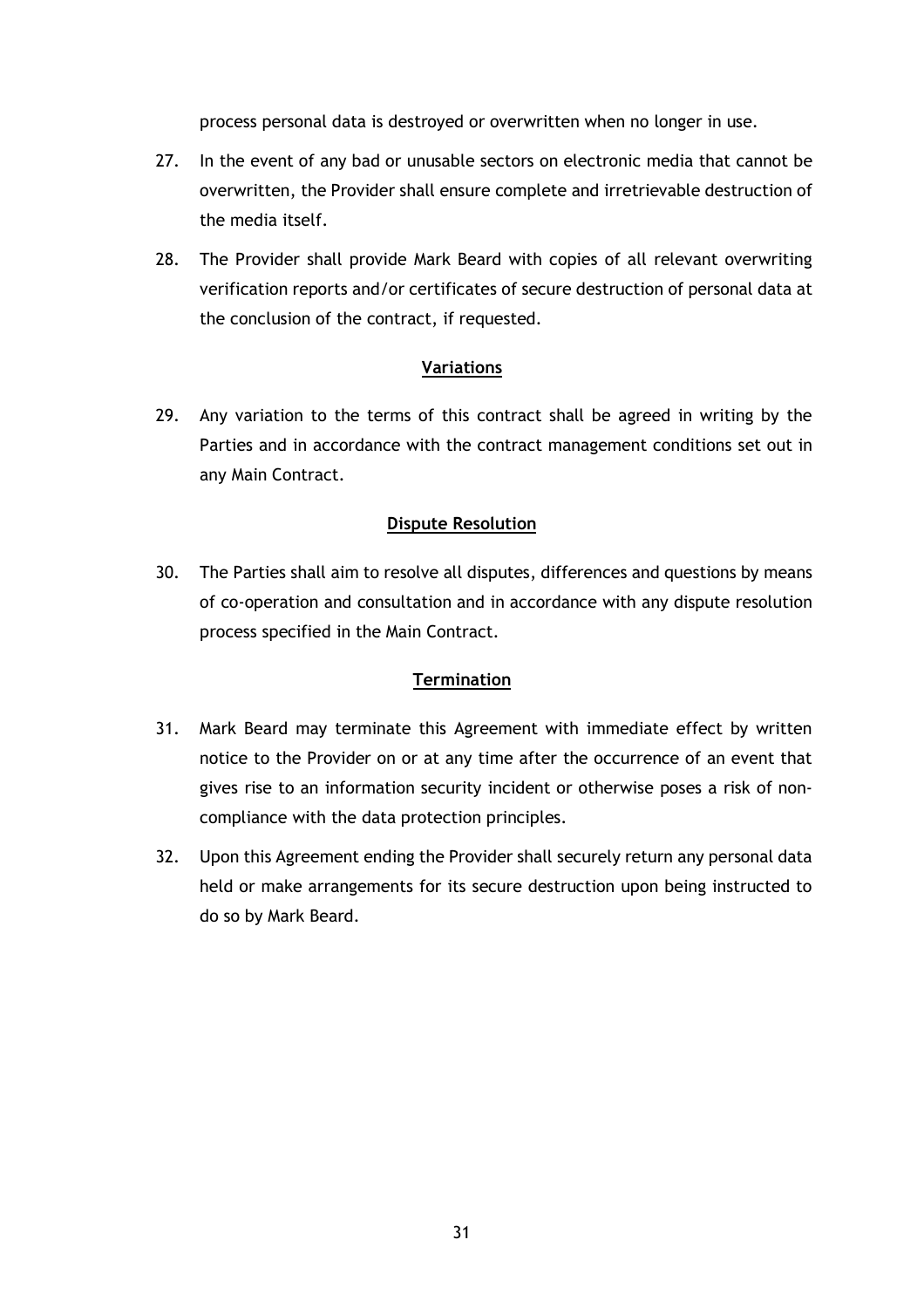## **PRIVACY NOTICE**

I will take all possible steps to protect your personal information. I am determined to do nothing that would infringe your rights or undermine your trust. This Privacy Notice describes the information I collect about you, how it is used and shared, and your rights regarding it.

## **Privacy Notice for Data Subjects under Article 13 GDPR**

This Privacy Notice applies to data subjects who have sent me their personal data.

## **Privacy Notice for Data Subjects under Article 14 GDPR**

This Privacy Notice applies to data subjects who have not sent me their personal data but where I have received that personal data via a third party.

## **Data Controller**

I am registered with the ICO as a Data Controller for the personal data that I hold and process as a barrister. My registered address is Chambers of Stephen Hockman QC, 6 Pump Court, Temple, London, EC4Y 7AR and my ICO registration number is Z5406858.

## **Data Collection**

All the information that I hold about you is provided to or gathered by me in the course of a case and/or proceedings and/or for another reason connected to my practice as a barrister. If you have instructed me via a solicitor, your solicitor and I are Joint Data Controllers and we will tell you why we need the information and how we will use it. If you have instructed me via direct access or have not instructed me to represent you, I will be the applicable Data Controller and I will tell you why I need the information and how I will use it

I collect and process both personal data and special categories of personal data as defined in the GDPR. This includes:

- Names
- **Emails**
- Phone numbers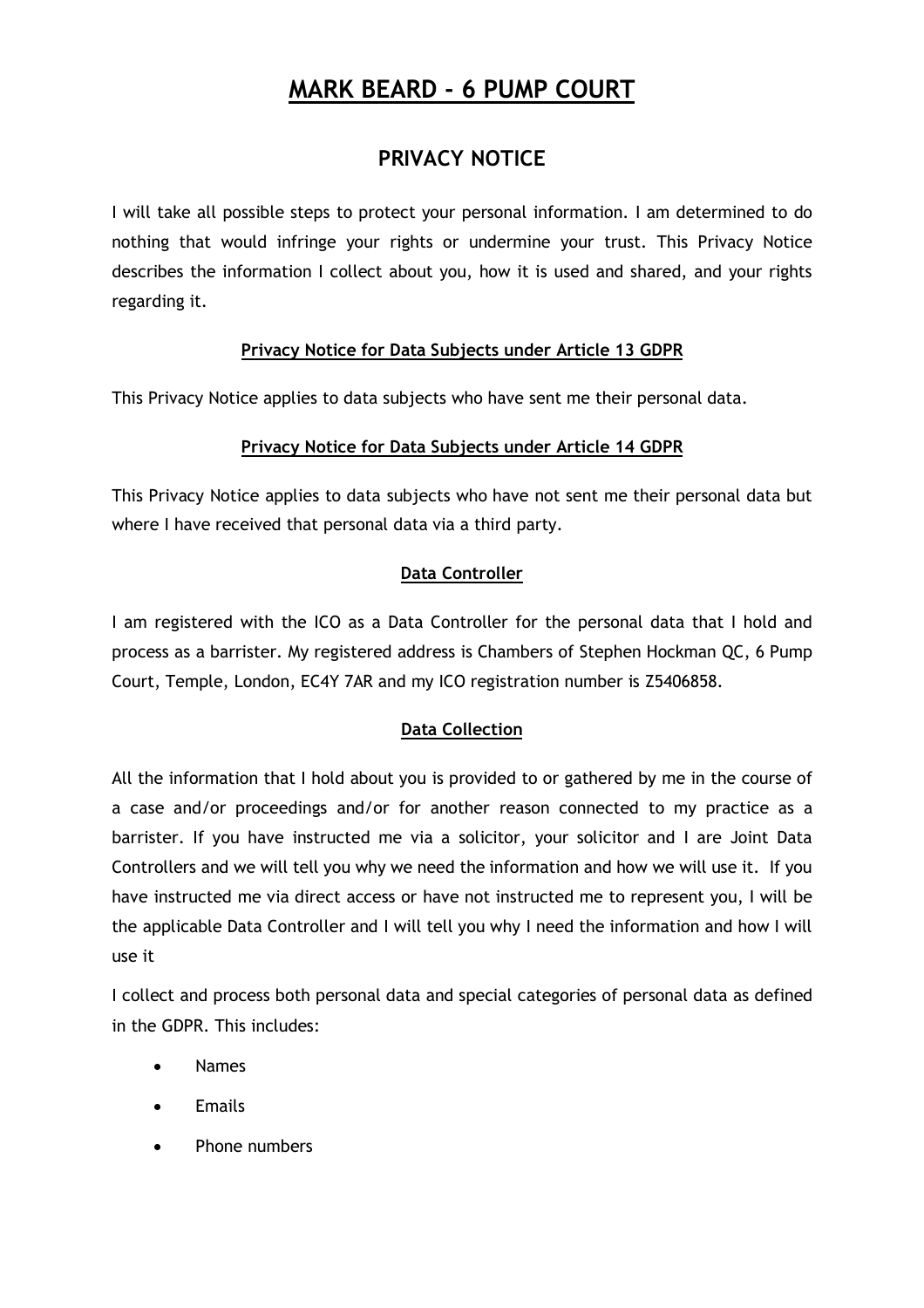- Addresses
- Payment or bank details
- Dates of birth
- Location details
- Financial information
- Medical Records
- Criminal Records

### **Lawful Basis for Processing**

The GDPR requires all organisations that process personal data to have a Lawful Basis for doing so. The Lawful Bases identified in the GDPR are:

- Consent of the data subject
- Performance of a contract with the data subject or to take steps to enter into a contract
- Compliance with a legal obligation
- To protect the vital interests of a data subject or another person
- Performance of a task carried out in the public interest or in the exercise of official authority vested in the controller
- The legitimate interests of the data controller, or a third party, except where such interests are overridden by the interests, rights or freedoms of the data subject

Examples of legitimate interests include:

- Where the data subject is a client or in the service of the controller
- Transmission within a group of undertakings for internal administrative purposes
- Processing necessary to ensure network and information security, including preventing unauthorised access
- Processing for direct marketing purposes, or to prevent fraud
- Reporting possible criminal acts or threats to public security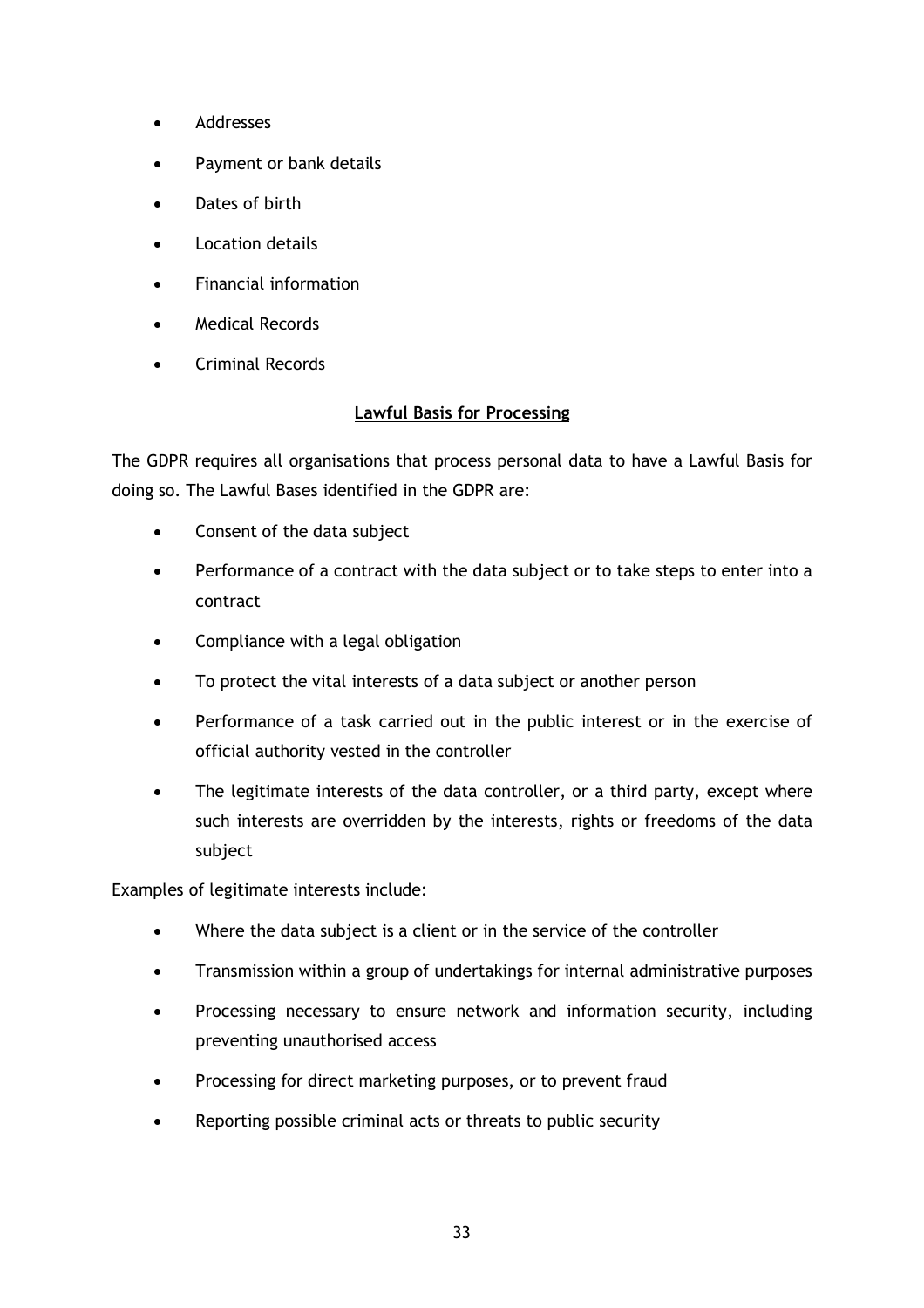The Lawful Basis on which I will process your data is that of my legitimate interests and my legitimate interests are, variously as the case may be:

- That I need to process your personal data as you are my lay client and I cannot represent you without processing your personal data.
- That you are a potential client and I need to process your personal data to market to you or to engage with you with a view to you becoming my client.
- That you are part of an instructing body or professional client such as a firm of solicitors or instructing department, and I cannot be instructed by you without processing your personal data.
- That you are a member, employee, contractor, staff member, pupil or mini-pupil of Chambers, or a prospective member of any of those classes of person, and I need to process your personal data in order to facilitate that relationship.
- That you are an opponent on a case, an employee of the Courts or another tribunal, a witness, family member or friend or other contact of my client, a judge or other decision maker, a member of a regulatory body such as the BSB, a member of the Bar Council, or any other third party of any other description whose personal data I will process for any reason howsoever connected to my practice, and in each case I will need to process your personal data in order to operate as a barrister.

### **Use**

I use your information to:

- Provide legal advice and representation
- Assist in training pupils and mini-pupils
- Investigate and address your concerns
- Communicate with you about news, updates and events
- Investigate or address legal proceedings relating to your use of my services/products, or as otherwise allowed by applicable law
- Make statutory returns as required by HMRC, the BSB or any other body

I do not use automated decision-making in the processing of your personal data.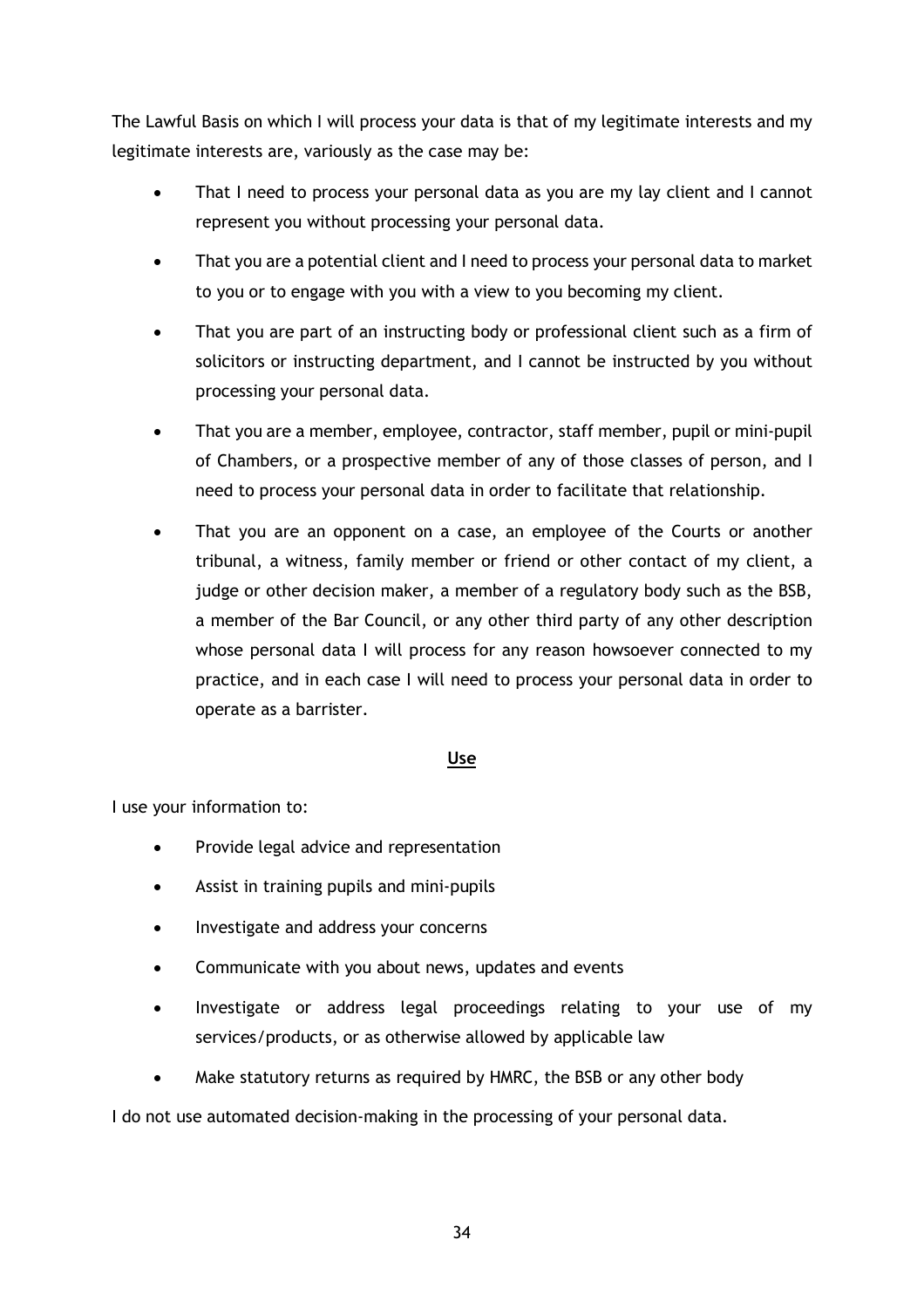### **Sharing**

I may share your personal data with:

- Instructing solicitors or departments
- Pupils or mini-pupils under my training or under the training of other members of Chambers
- Other members of my Chambers
- Opposing counsel
- My Chambers management and staff who provide administrative services such as clerks
- The Bar Standards Board or other regulatory body or legal advisors in the event of a dispute or other legal matter
- Law enforcement officials, government authorities, or other third parties to meet my legal obligations
- Publicly by way of marketing or advertisement where your case has been published in a law report or otherwise
- Judicial appointment bodies or legal rankings services
- Service providers carrying out services for me, such as ICT or internet service providers

### **Transfers Outside the UK**

I transfer encrypted personal data to third countries or international organisations using identified safeguards because I need to do so in order to operate a cloud computing data storage model for my practice. I may transfer encrypted personal data to the USA via SpiderOak, Inc. using SpiderOak ONE, and I have satisfied myself that SpiderOak ONE and transfer of encrypted personal data complies with the GDPR.

I am satisfied that such transferred data is fully protected and safeguarded as required by the GDPR.

### **Retention**

I retain your personal data while you remain a data subject whose data I have a legitimate interest in processing, unless you ask me to delete it. My Retention and Disposal Policy (see